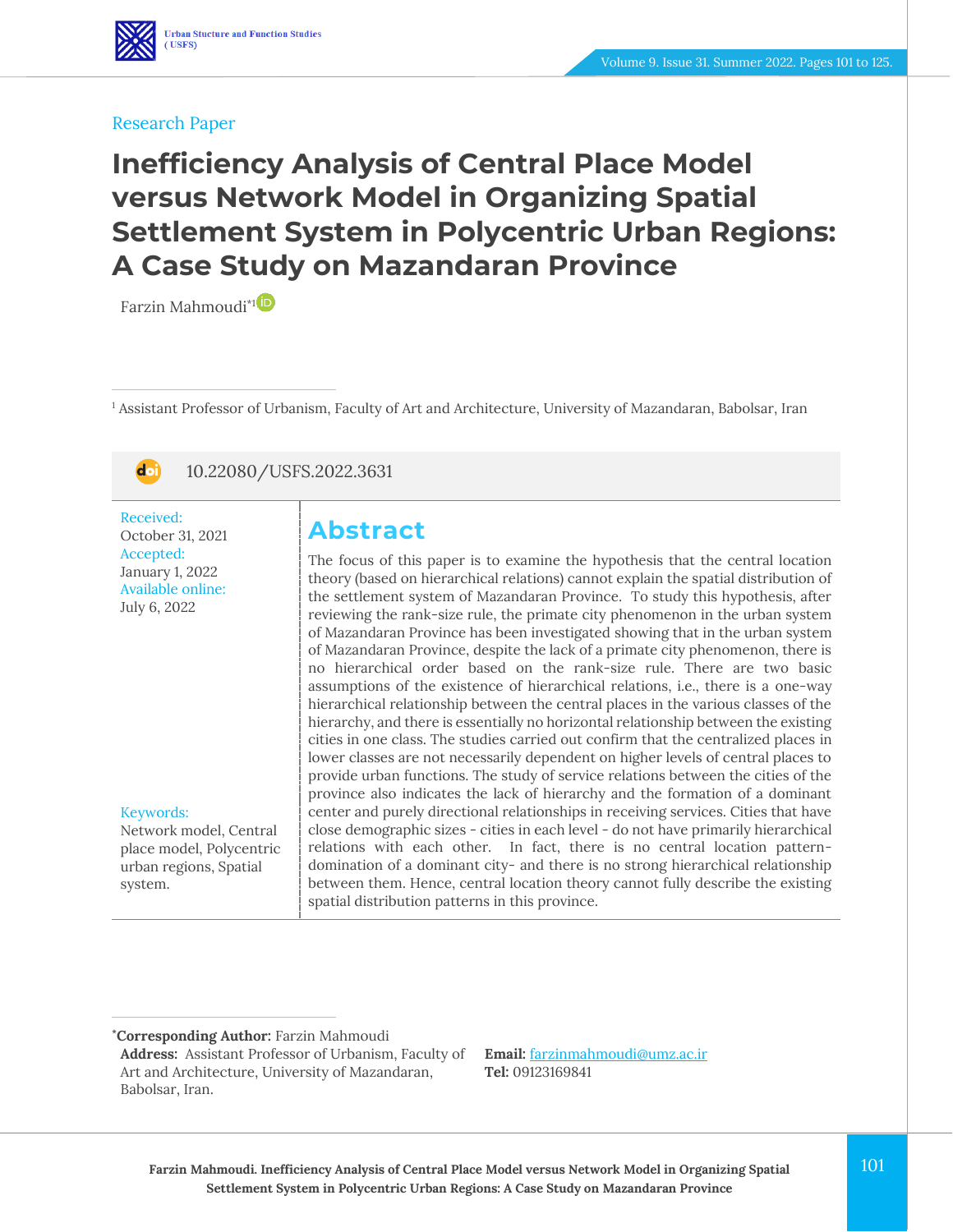## **Extended Abstract**

### **1. Introduction**

The study of urban systems is traditionally based on the study of hierarchical relations between cities, which is the source of all these analyzes in the central place theory. The focus of this paper is to examine the hypothesis that the central location theory (based on hierarchical relations) cannot explain the spatial distribution of the settlement system of Mazandaran Province.

### **2. Research Methodology**

To study this hypothesis, after reviewing the rank-size rule, the primate city phenomenon in the urban system of Mazandaran Province has been investigated showing that in the urban system of Mazandaran Province, despite the lack of a primate city phenomenon, there is no hierarchical order based on the rank-size rule. There are two basic assumptions of the existence of hierarchical relations, *i.e.*, there is a oneway hierarchical relationship between the central places in the various classes of the hierarchy, and there is essentially no horizontal relationship between the existing cities in one class.

### **3. Research Findings**

The studies carried out confirm that economic relations and hierarchical interactions are not consistent with population size and centralized places in lower classes are not necessarily dependent on higher levels of central places to provide urban functions. The study of service relations between the cities of the province also indicates the lack of hierarchy and the formation of a

dominant center and purely directional relationships in receiving services.

## **4. Conclusion**

Given the spatial reality of Mazandaran Province that can be distinguished from many other provinces of the country, cities that have close demographic sizes the cities in each level - do not have primarily hierarchical relations with each other. In fact, there is no central location pattern- domination of a dominant cityand there is no strong hierarchical relationship between them. Thus, central location theory cannot fully describe the existing spatial distribution patterns in this province.

#### **Funding**

There is no funding support.

#### **Authors' Contribution**

Authors contributed equally to the conceptualization and writing of the article. All of the authors approved the content of the manuscript and agreed on all aspects of the work

### **Conflict of Interest**

Authors declared no conflict of interest.

#### **Acknowledgments**

We are grateful to all the scientific consultants of this paper.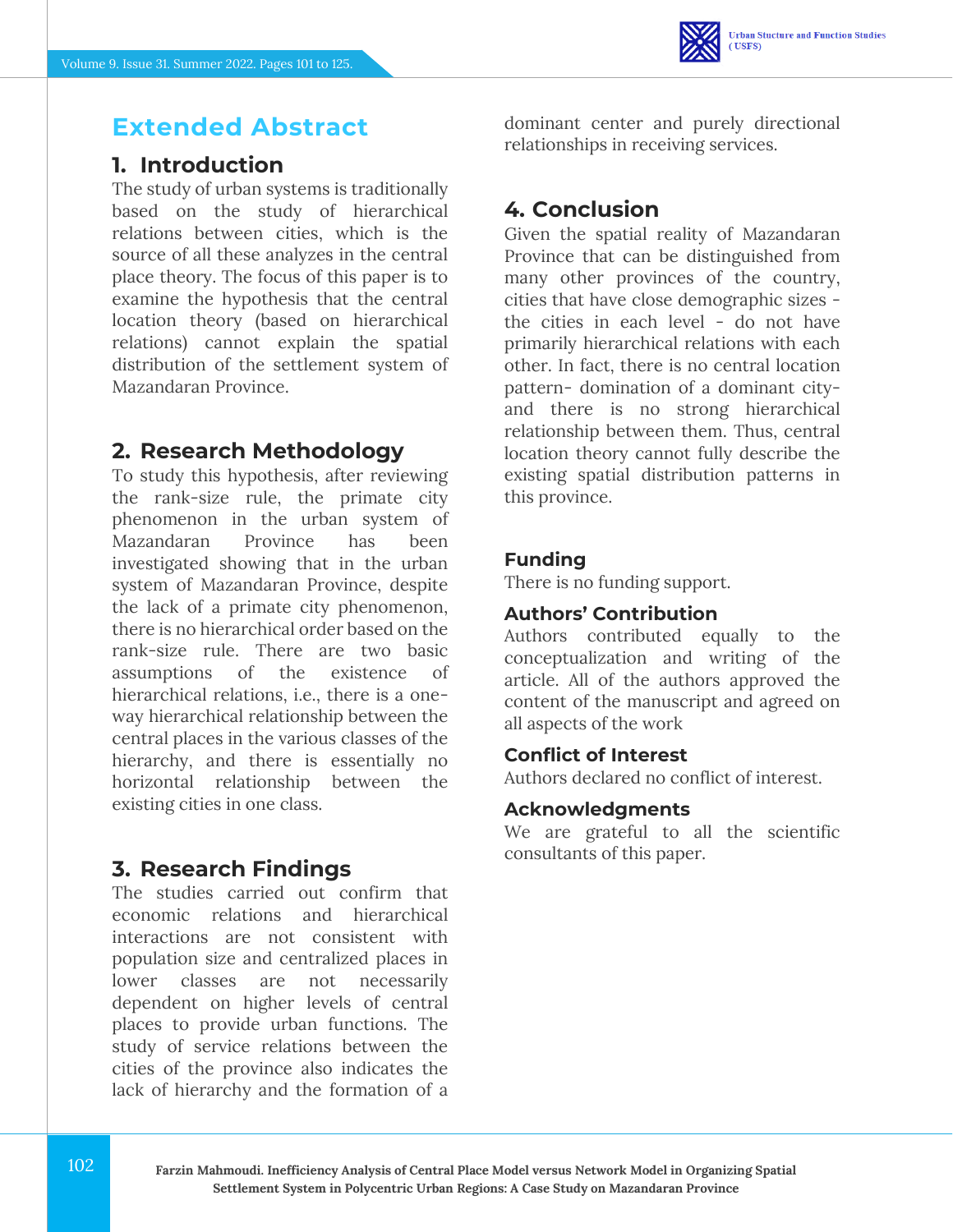### علمی پژوهشی

**تحلیل ناکارآمدی مدل مکان مرکزی در مقابل مدل شبکه ای در ساماندهی سیستم فضایی سکونتگاهی مناطق شهری چند مرکزی؛ نمونه موردی استان مازندران** 

 $\bigoplus^*$  فرزین محمودی $^{\mathfrak{t}\star}$ 

1 استادیار گروه شهرسازی، دانشکده هنر و معماری، دانشگاه مازندران، بابلسر، ایران

10.22080/USFS.2022.3631

**doi** 

مطالعات ساختار و كاركرد شهرى

تاریخ دریافت: 9 شهریور 1400 تاریخ پذیرش : 11 دی 1400 تاریخ انتشار: 15 تیر 1401

**چکیده**

ررسی سیستم های شهری، به صورت سنتی بر مبنای بررسی جایگاه و روابط سلسله مراتبی شهرها صورت می پذیرد که منشأ همه این تحلیل ها در تئوری مکان مرکزی وجود دارد. محور این مقاله، بررسی این فرضیه است که تئوری مکان مرکزی (مبتنی بر روابط سلسله مراتبی) نمی تواند توزیع فضایی نظام سکونت گاهی استان مازندران را تبیین نماید. در راستای بررسی این فرضیه پس از بررسی قانون مرتبه اندازه، پدیده نخست شهری مورد بررسی قرار گرفته است که نشان می دهد عليرغم عدم وجود الگوي نخست شهري، نظم سلسله مراتبي مبتني بر قانون مرتبه- اندازه نيز وجود ندارد. با توجه به دو فرض اصلی در بررسی وجود روابط سلسله مراتبی، یعنی وجود روابط سلسله مراتبی یک جهته بین مکان های مرکزی موجود در طبقات مختلف سلسله مراتب، و دیگر این که اساسا روابط افقی بین شهرهای موجود در یک طبقه وجود ندارد بررسی های صورت پذیرفته در این ارتباط بر این مطلب صحه مي گذارد كه روابط اقتصادي و تعاملات سلسله مراتبي بعضاً از اندازه جمعيتي پيروي نمي كند و لزوما مكانهاي مركزي واقع در طبقات پايينتر، وابسته به طبقات باالتر مكانهاي مركزي براي تأمين كاركردهاي شهري نميباشند. بررسی روابط خدماتی بین شهرهای استان نیز مبین عدم وجود سلسله مراتب ، شکل گیری مرکز مسلط و روابط صرفا یک جهته در دریافت خدمات می باشد. با توجه به واقعيت فضايي استان مازندران شهرهايي كه داراي اندازههاي جمعيتي نزديك به يكديگر ميباشند - شهرهاي موجود در هر سطح - عمدتاً داراي روابطي سلسله مراتبي با يكديگر نميباشند يعني در واقع، الگوي مكان مركزي و روابط سلسله مراتبي قوي بين آنها وجود ندارد و تئوري مكان مركزي نميتواند به صورت كاملي الگوهاي توزيع فضايي موجود را در اين استان تشريح نمايد. در این مقاله از روش های بهر موقعیت مکانی، شاخص های مدل مرکزیت و تعداد خدمات، و نیز از روش تحلیل شبکه اجتماعی استفاده شده است.

کلیدواژه ها: مدل شبکه ای، مدل مکان مرکزی، مناطق شهری چند

مرکزی، سیستم فضایی

**:** فرزین محمودی **\* نویسنده مسئول آدرس:** استادیار گروه شهرسازی، دانشکده هنر و معماری، دانشگاه مازندران، بابلسر، ایران

[farzinmahmoudi@umz.ac.ir](file:///C:/Users/farha/Desktop/UFTS-01-1401/Temp/farzinmahmoudi@umz.ac.ir) **:ایمیل تلفن:** 09123169841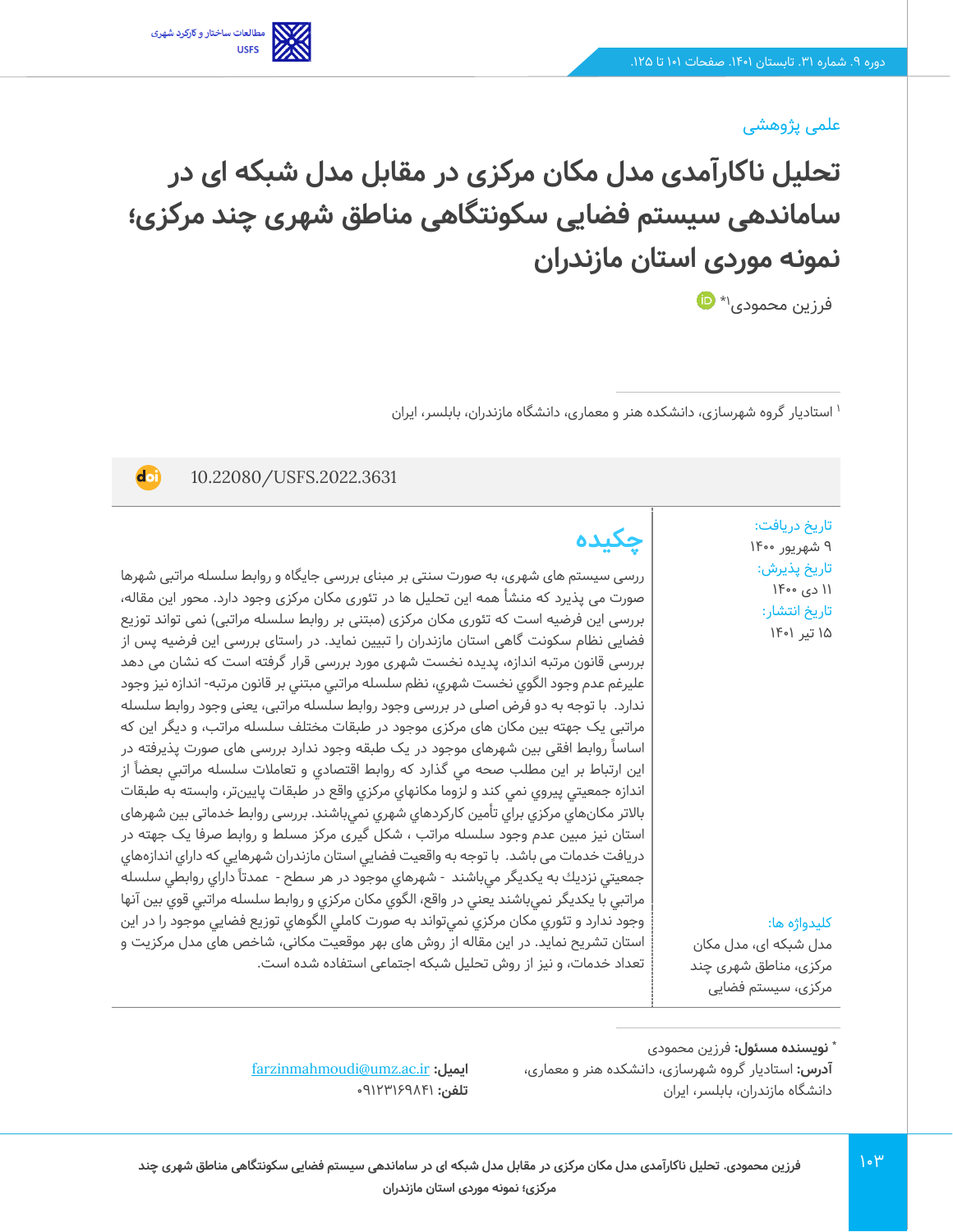### **1 مقدمه**

از شهرها اغلب به عنوان "موتورهای محرک اقتصاد" یاد شده است<sup>۱</sup> که در عین پرداختن به مسائل مختلف زیست محیطی و اجتماعی آنها، باید به این وظیفه آنها توجه ویژه ای نمود. (3 :Yixao, 2020) شهرها را نمی توان بعنوان پدیده هایی منفک و مجزا از سایر سکونتگاهها به طرق مختلف و توسط عاملین متعدد دارای ارتباط است. این ارتباط شامل جریان اطالعات، سرمایه، کاال و افراد است که به واسطه زیرساخت هایی همچون جاده ها، خطوط ریلی، آبراهه ها، خطوط هوایی و بطور روزافزونی توسط خطوط مخابراتی و امواج محقق می شود. عاملین یا بازیگران این جریانات کمپانی ها، موسسات، خانوارها یا افراد هستند که به واسطه مجموعه جریاناتشان با عاملین سایر شهرها می توان روابط بین شهرها را تشخیص داد. ) 2003 ,Taylor 35 :( مطالعات معاصر در حوزه شهری تأکید زیادی بر اهمیت این روابط در تشریح عملکرد اقتصادی، اجتماعی و فرهنگی شهرها دارند به گونه ای که مسی )1999( بیان می دارد که نمی شود داستان هیچ شهری را بدون شناخت ارتباط آن شهر با سایر شهرها بیان داشت. )47 : 2002 ,Sassen )امروزه حتی شهرها نقش مهمی در دیپلماسی ایفا می کنند زیرا پایتخت ها دیگر نمی توانند بازیگر انحصاری در صحنه روابط بین المللی باشند. ) , Wardhani )2018 : 397

روابط بین شهرها اغلب و از گذشته به صورت سلسله مراتبی تعریف شده است. این امر، به ویژه در رابطه با تحقیقات صورت پذیرفته در مورد سیستم های شهری صادق است و با اینکه حتی این موضوع تحقیق از اواسط دهه 80 میالدی از اوج خود افتاد بسیاری از محق قین به بحث و مطالعه در رابطه با روابط بین شهری از نظرگاه سلسله مراتبی ادامه دادند و در تمام کارهایی که برای رتبه بندی شهرها صورت پذیرفت از ادبیات تئوری روابط

سلسله مراتبی استفاده شده است. ) ,Vasanen 10 : 2013( یکی از ویژگی های سیستمهای سکونتگاه در نقاط مختلف جهان که همه بر سر آن اتفاق نظر دارند این است که آنها متفاوت هستند، و حتی در آن مناطق نسبتاً همگن که به شرایط ایدهآل پیش بینی شده توسط کریستالر و لوش نزدیک میشوند، سیستم های مرکزی شش ضلعی و سلسله مراتبی خالص رخ نمی دهند. (: 2020 , .King, L.J )58

برخالف رویکرد سنتی سلسله مراتبی در تبیین روابط بین شهرها، محققینی همچون گاتمن )1984( و کاستلز ) 1996( نوع دیگری از روابط در بین شهرها را منطبق بر واقعیت می دانند به طوریکه گاتمن )1984( چنین بیان می دارد که برای شناخت ویژگی های دنیای معاصر، شناخت شبکه های شهری، بحث اساسی و پایه ای است. کاستلز )1996( شهرها را به عنوان پدیده های شبکه ای که دارای ارتباطات شبکه ای با یکدیگر هستند تعریف می کند. او اینچنین بیان می دارد که آنچه در بحث روابط بین شهرها دارای اهمیت واقعی می باشد شبکه است، نه عملکردها و نقش های خاصی که شهرها دارند. شهرها، گره ها در فضایی که در آن جریانات وجود دارد می باشند. )769 : 2005 ,Meijers)

# **2 مبانی نظری**

# **2.1 تئوری سلسله مراتبی در تبیین ساماندهی فضایی سیستم های شهری**

از دیدگاه فضایی، مرکز یا کانون سکونتگاهی شهری یا روستایی، نسبت به سایر سکونتگاه های موجود در اطراف خود دارای موقعیت نسبی خاصی می باشد. این موقعیت، نظامی فضایی از پراکندگی آنها در ناحیه مورد مطالعه را منعکس می نماید که تبیین کننده میزان روابط بین این سکونت گاه ها نیز می

<sup>1</sup> (Jacobs 1969; Bairoch 1988; Quigley 1998; Duranton 2008)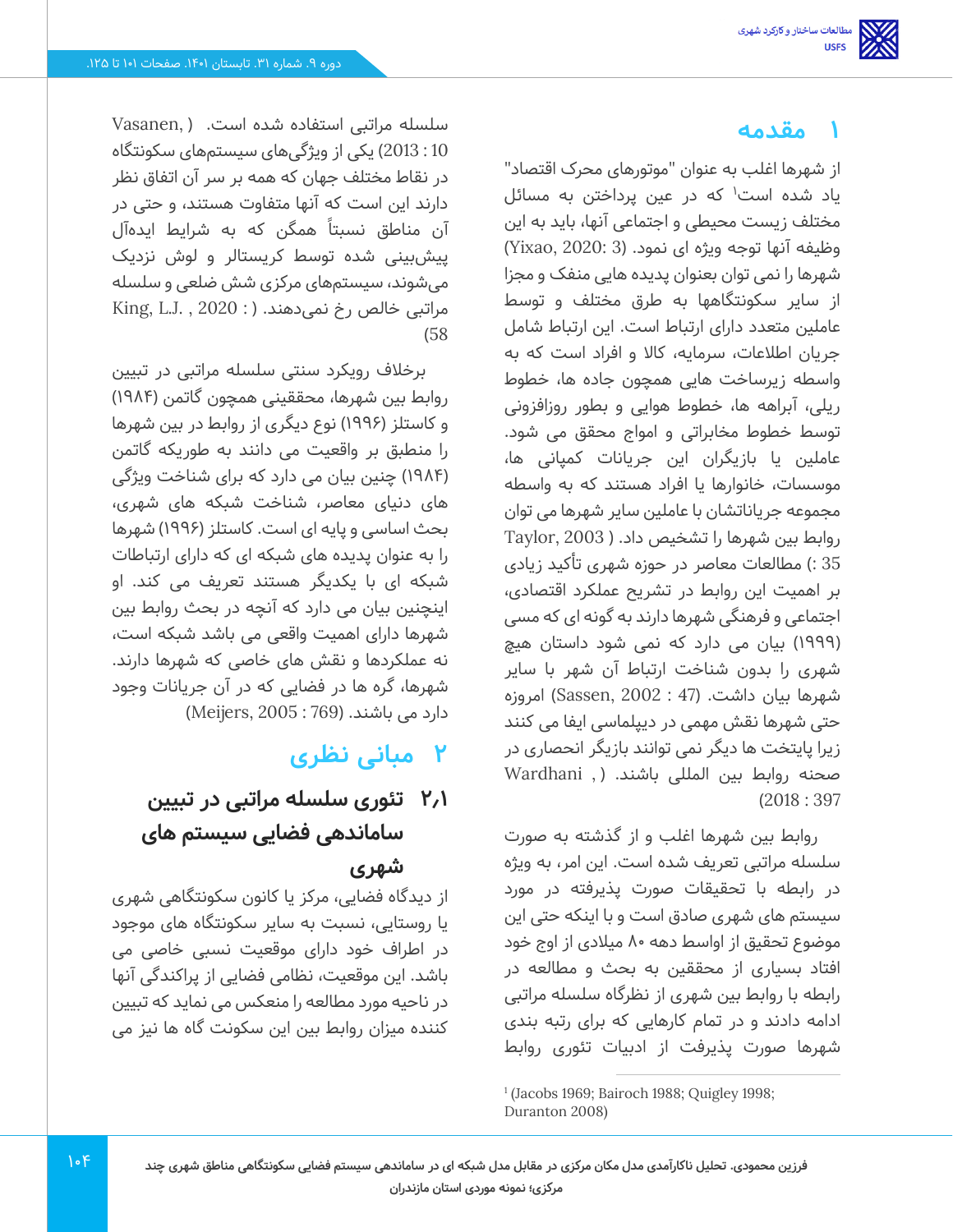باشد. بررسی سیستم های شهری، به طور معمول و بر طبق رویکرد سنتی برمبنای بررسی جایگاه و روابط سلسله مراتبی این سکونت گاه ها صورت می پذیرد که در این ارتباط منشأ همه تحلیل ها در تئوری مکان مرکزی وجود دارد. در این تئوری بنابر رفتار منطقی جمعیت در پهنه محیطی همگون، نظامی سلسله مراتبی ازمراکز عرضه کاال و خدمات به عنوان سازمان فضایی بهینه به دست می آید که بنابر لزوم وجود آستانه ای از مجموع قدرت خرید برای عرضه کاال و خدمات و تمایل به طی مسافتی برای تهیه آن کاال و خدمات با توجه به تنوع، قیمت و کیفیت آنها شکل گرفته است. (صرافی'، •••۲۰ : ۱۲۹)

در رابطه با سعی در ایجاد یک نظام سلسله مراتبی و متعادل از شهرها باید گفت که هدف های این سیاست کاملاً روشن نیست ولی معمولاً برای حمایت از سیاست های کنترل میزان رشد شهرهای بزرگ، جلوگیری از مهاجرت روستانشینان و ساکنین شهرهای کوچک، و همچنین به منظور بهبود کیفیت دسترسی به خدمات، جلوگیری از تسلط مطلق یک شهر بزرگ، افزایش قدرت انتخاب نوع مجتمع زیستی، تسری فرهنگ پیشرفته به مناطق عقب افتاده، بهبود کارآیی در تولید و شاید به این دلیل که این نظام به عنوان یک نظام طبیعی استقرار شهرها قبول شده است، به کار گرفته شده است. ( لینچ<sup>۲</sup>،  $(991:33)$ 

همانگونه که بیان شد منشأ ایده سلسله مراتبی در تئوری مکان مرکزی وجود دارد که بر تفکر آکادمیک در رابطه با سازماندهی فضایی سیستم های شهری در دهه های متمادی قرن گذشته تسلط داشته است. از زمانی که کارهای اولیه در این ارتباط توسط کریستالر ) 1933( و آگوست لوش ) 1944( در رابطه با اندازه و مرتبه شهرها انجام شده تا هم اکنون، ماهیت این تئوری از لحاظ روابط بین شهری بدون تغییر مانده است. )68 : 1993 ,Camagni )

با توجه به وجود نظم های قابل مشاهده در مورد مقر، اندازه و تعداد شهرهای موجود در مناطق، والتر کریستالر ) 1933( مدل مکان مرکزی را برای پیش بینی توزیع های ایده آل اندازه شهرها و پیش بینی عملکردهای مناسب آنها ارائه نمود. با در نظر گرفتن اینکه هر کاالیی دارای یک آستانه حداقل تقاضا و همینطور یک دامنه یا حوزه پوشش جغرافیایی ثابت است که بیشتر از آن مردم عالقمند به پرداخت هزینه دستیابی به آن کاال نمی باشند لذا کریستالر پیشنهاد نمود که یکسری از سکونتگاه ها می توانند کاالها و خدمات سطح باالتر را ارائه نمایند. اگر عملکرد اقتصادی اصلی هر سکونت گاه شناخته شود یک سلسله مراتبی از مکان ها را می توان مشخص نمود. هر گروه در این سلسله مراتب شهری دارای یک حوزه نفوذ شش ضلعی می باشد. با چنین ترتیبی، شهرها در سیستم های شهری در قالب سطوح مختلفی از مکان های مرکزی با توجه به ویژگی های عملکردی خود سازماندهی خواهند شد. )318 : 1995 ,Batten )

این تئوری بر پایه دو فرض اساسی استوار است. در فرض اول، این تئوری بر **وجود روابط سلسله مراتبی یک جهته بین مکان های مرکزی موجود در طبقات مختلف سلسله مراتب** تأکید دارد. روابط سلسله مراتبی یک جهته<sup>۳</sup> به این معنی است که طبقات پائین تر مکان های مرکزی، وابسته به طبقات باالتر مکان های مرکزی برای تأمین کارکردهای شهری، که به طور روزافزونی در حال تخصصی تر شدن می باشند، هستند. فرض اساسی دیگر این تئوری این است که **اساسا ًروابط افقی بین شهرهای موجود در یک طبقه وجود ندارد** چرا که این شهرها امکانات و خدمات شبیه یکدیگر ارائه می نمایند. )71 : 2007 ,Meijers)

اگرچه در دوران اوج تحقیقات در رابطه با سیستم های شهری، تئوری اولیه ارائه شده توسط کریستالر و آگوست لوش توسط محققینی همچون

<sup>1</sup> Sarrafi

<sup>&</sup>lt;sup>2</sup> Lynch

**فرزین محمودی. تحلیل ناکارآمدی مدل مکان مرکزی در مقابل مدل شبکه ای در ساماندهی سیستم فضایی سکونتگاهی مناطق شهری چند مرکزی؛ نمونه موردی استان مازندران**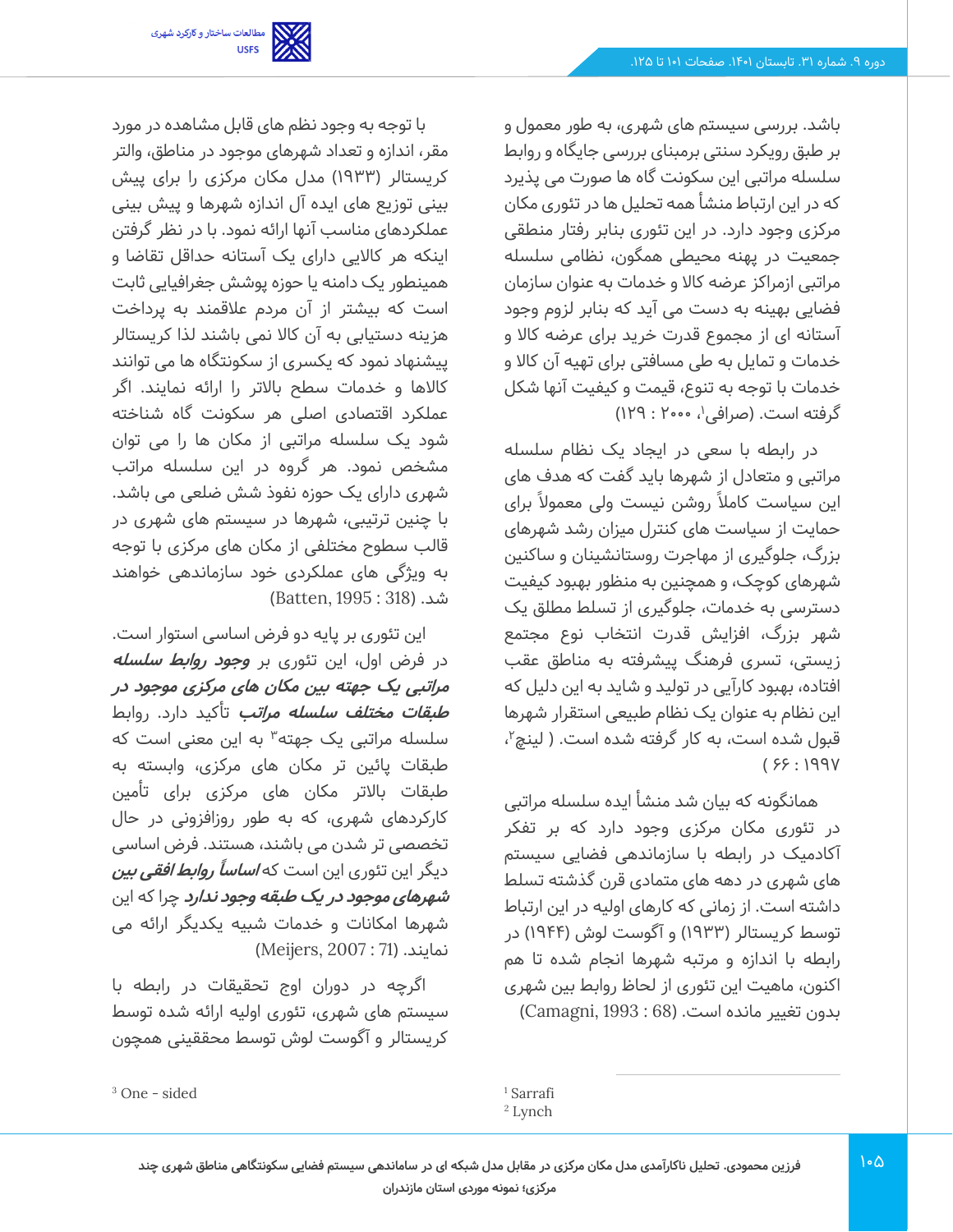بری'، مولیگان''، بکمن''، بگین''، پار<sup>ه</sup> و سایرین تقویت و اصالح شد اما انگاره **روابط بین شهری سلسله مراتبی** اساسا مورد منازعه قرار نگرفت و برای همه پذیرفته شده باقی ماند. به هر حال، همین حمایت بی چون و چرا از این انگاره تا حدی خود دلیلی بر کاهش عمومیت یافتن تئوری مکان مرکزی گردید چرا که در خیلی از جاها انگاره سلسله مراتبی نتوانست الگوهای فضایی موجود را تشریح کند. برای مثال در جاهایی عملکردهای مختص مراتب باالتر، در مکان های مرکزی واقع در مراتب پائین تر وجود داشتند و دارند، یا اینکه روابط قوی بین مکان های مرکزی هم اندازه موجود در یک طبقه وجود داشت. )352 : 1998 ,Coffey )

دانستن دو واقعیت در رابطه با توزیع های سلسله مراتبی سکونت گاه ها حائز اهمیت است؛

الف – برخی از سکونت گاه ها در طی زمان مرتبه خود را تغییر می دهند که این امر می تواند به واسطه تغییراتی در نرخ رشد، عملکردهای اصلی اقتصادی و درجه نزدیکی به مرکز آنها روی دهد.

ب – تغییر به سمت باال در توزیع سلسله مراتبی در طی زمان، دارای ارتباط نزدیکی با افزایش تدریجی در میزان تحرک و جابجایی های انسان و کاال می باشد.

در نظر گرفتن هر دوی این نکات، زمانی که می خواهیم نقش هایی که شهرهای مکان مرکزی بازی می کنند را بشناسیم حائز اهمیت است. ) ,Batten 318 : 1995( مدل مکان مرکزی با مدل سنتی اقتصادی رقابت کامل در یک حوزه جغرافیایی مطابقت دارد. همانگونه که این مدل اقتصادی امروزه کمتر مورد توجه است بنابراین روشن است که شهرها و نواحی بازارکمی هستند که امروزه بتوان آنها را صرفاً برمبنای مدل مکان مرکزی سازماندهی

Van Houtum and Lagendijk, 2001 : ( .نمود )749

# **2.2 تئوری شبکه ای در تبیین سازماندهی فضایی سیستم های شهری**

امروزه دیگر این یک واقعیت پذیرفته شده است که سیستم های شهری واقعی در اقتصادهای توسعه یافته از بسیاری از جهات با الگوی مکان های مرکزی کریستالری تفاوت دارند. ) :22 2011 ,Burger )از اواخر قرن بیستم میالدی، برخی از محققین شروع به توسعه یک مدل جدید سازمان دهی فضا نمودند که تحت عنوان "مدل شبکه ای" معروف شده است. هوهنبرگ<sup>۶</sup> و لیز<sup>۷</sup> زمانی که نظریه خود را در سال 1985 در رابطه با سیستم شبکه ای شهرها بیان 8 داشتند بر اندیشه گره ای بودن در یک شبکه ای از سکونتگاههای مرتبط که در داخل آن تجار و بازرگانان، محرکین اولیه برای شکل گیری این سیستم می باشند تأکید داشتند. شهرها تشکیل دهنده گره ها، مراکز و تقاطع های این شبکه می باشند. بنیادهای چنین اقتصاد شبکه ای را می توان در گذشته ها و در قرن 11 میالدی یافت زمانی که وجود مسیر های امن تر منجر به تجدید حیات بسیاری از شهرهای قرون وسطی در اروپا گردید. )319 : 1995 ,Batten )می توان گفت که جغرافیای اقتصادی دنیای صنعتی مدرن به گونه ای است که هر بخشی از یک محصول در یک مکانی تولید می شود و این محصوالت با یکدیگر در قالب یک سیستم بسیط داد و ستدهای بین منطقه ای مرتبط می باشند. ( Scott, 1998:23)

در سال های اخیر، رفتار شبکه ای به صورت گسترده ای به عنوان مدل در حال ظهور برای رشد اقتصادی مورد تحلیل قرار گرفته است. رفتار شبکه ای به عنوان استعاره ای برای دستیابی به همکاری و

<sup>8</sup> Nodality

<sup>&</sup>lt;sup>1</sup> Bery

<sup>2</sup> Mulligan

<sup>3</sup> Beckmann

<sup>4</sup> Beguin

<sup>5</sup> Parr

<sup>6</sup> Hohenberg

<sup>7</sup> Lees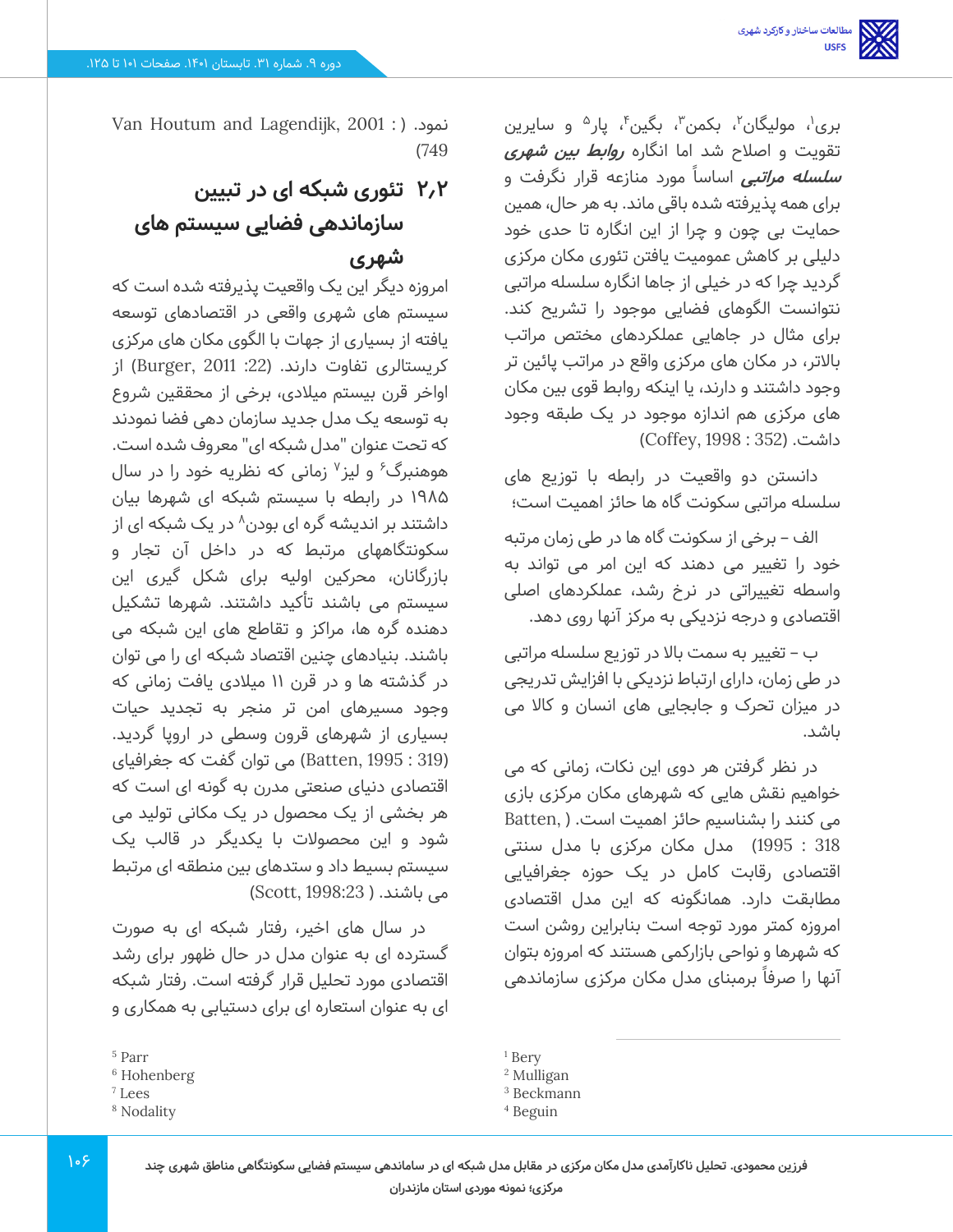

تعاون بین افراد و شرکت ها در نظر گرفته می شود. ) ,2010:11Burgalassi ) در روزگاری که مواجه با تغییرات تکنولوژیکی سریع و نوآوری های مداوم هستیم و در شرایطی که انحصار صرف وجود ندارد و ابداعات با یکدیگر مرتبط هستند، تدوین استراتژی های رشد، صرفاً بر مبنای ویژگی های داخلی، بسیار پرهز ینه است. وجود شبکه های اقتصادی بین بنگاه های اقتصادی شهرها تنها دلیل پیش برنده شهرهایی مثل نیویورک، پاریس و توکیو می باشد. مفهوم رفتار شبکه ای ابتدا در اقتصادهای صنعتی زاده شد و به صورت مناسبی به تئوری اقتصاد شهری انتقال یافت. ( Capello,2000,1928)

بحث در رابطه با لزوم یافتن یک مدل جایگزین برای مدل مکان مرکزی به واسطه وجود برخی شواهد از الگوهای فضایی دیگری غیر از مکان مرکزی مطرح گردید از جمله مطالعه ای که توسط بارتون (۱۹۶۳)<sup>۱</sup>در رابطه با شهر پراکنده<sup>۲</sup> به انجام رسید. شهر پراکنده یعنی گروهی از شهرهایی که تقریبا هم اندازه هستند و از لحاظ سیاسی، اداری و کالبدی از یکدیگر مجزا می باشند اما از لحاظ عملکرد اقتصادی بعنوان یک واحد شهری عمل می نمایند، نمونه ای است که بر وجود مکمل گرایی<sup>۳</sup> و همکاری<sup>۴</sup> در روابط بین شهری نسبت به سلسله مراتبی بودن تأکید می ورزد.)1278 ,2009,Lee )مفهوم شبکه شهری در رابطه با شهرهایی که دارای ارتباط متقابل با یکدیگر

بوده و مکمل عملکردی یکدیگر می باشند به کار برده می شود. شهرهایی که در داخل یک شبکه قرار دارند کاملاً همانند یکدیگر نمی باشند بلکه آنها فرصت هایی برای تکمیل کارکردهای یکدیگر و همکاری در قالب یک نظام تقسیم کار بوجود می آورند. (Meijers, 2007, 9)

*مفهوم هم افزایی* **(سینرژی) دارای رابطه بسیار** قوی با مفهوم شبکه می باشد. هم افزایی، قدرت رقابت همه شهرهای داخل شبکه را افزایش داده و وجود یک محیط جذاب در سطح بین المللی و تنوعی از عملکردهای شهری را تضمین می نماید.),2010,949Cowell )هم افزایی به این معناست که وقتی رفتار همکارانه در راستای مکمل گری در تولید یک کاالی خاص به انجام برسد مزایای اقتصادی به واسطه فعالیت مکمل فعاالن اقتصادی بوجود می آید. و به شرایطی اشاره دارد که در آن خروجی های عملکردهای همکارانه، خیلی بیشتر و بزرگتر از جمع خروجی های هر یک از عملکردها به صورت مجزا می باشد. هم افزایی به صورت عامیانه به این گونه بیان می شود که 2 > +1 1 می باشد که در واقع تأکید آن بر این است که هم افزایی، کارآیی یک شبکه را از طریق شکل گیری روابط متقابل کارآمد و مؤثر افزایش می دهد. ,Capello( 2000:1927)

> <sup>1</sup> Burton, I. (1963) A restatement of the dispersed city hypothesis, *Annals of the Association of American Geographers*, 63, pp. 285-289. <sup>2</sup> Dispersed City

<sup>3</sup> Complementarity

4 Synergy ؛ یک واژه یونانی است که از دو واژه syn و ergos تشکیل گردیده است.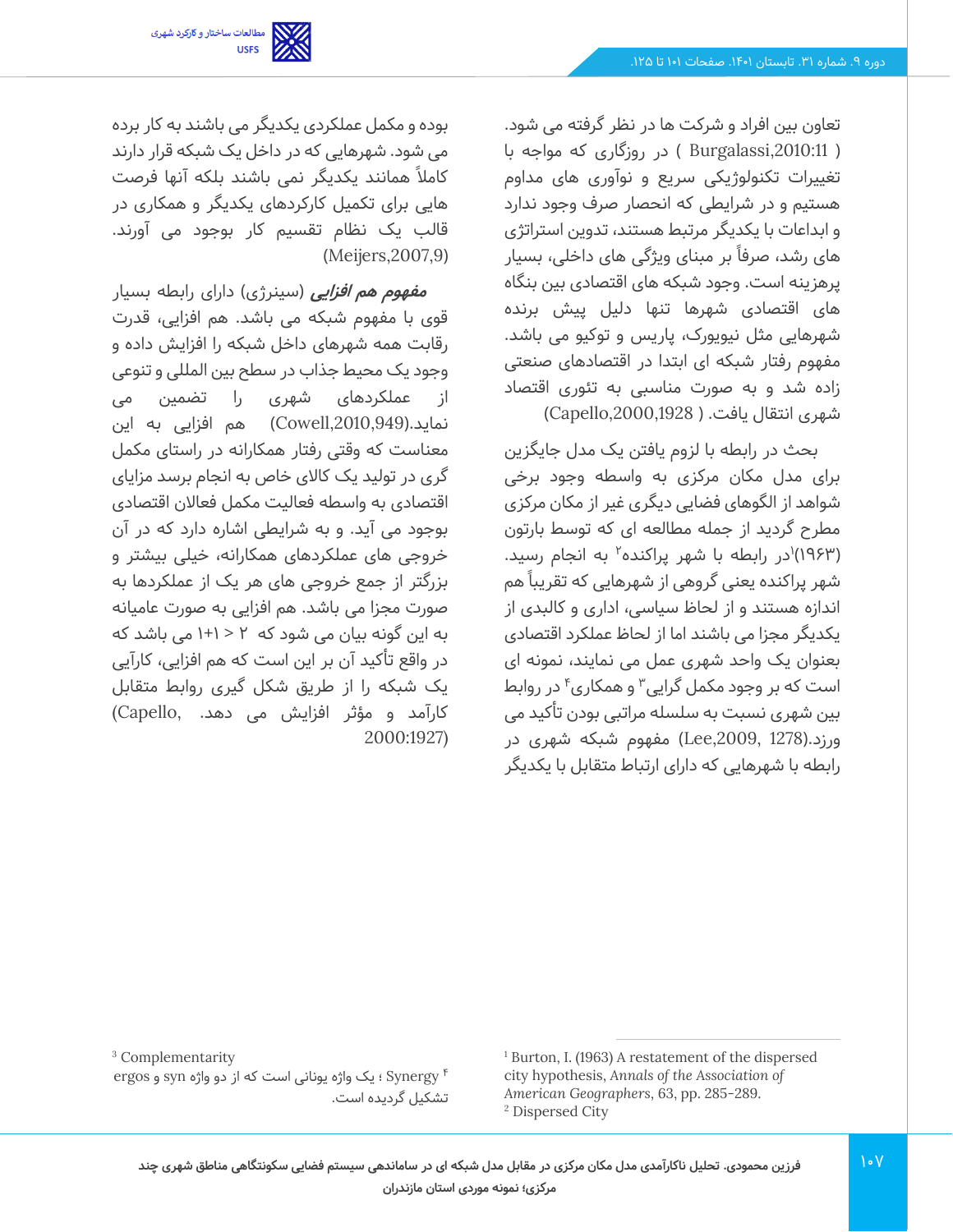هم افزایی در شبکه های شهری<sup>۱</sup> به دو طریق حاصل می شود؛



- تعاون 2 ؛ سازماندهی ظرفیت ها و تدوین چارچوبی برای همکاری که منجر به همکاری افقی<sup>۳</sup> می شود. تعاون در داخل شبکه ای از نوع باشگاهی۴ حاصل خواهد شد.
- مکمل گرایی ؛ وجود تمایز در نقش های اقتصادی شهرها در راستای توسعه منطقه ای منجر به شکل گیری همکاری عمودی<sup>۵</sup> می شود که در داخل یک شبکه از نوع 6 تارعنکبوتی حاصل خواهد شد. Capineri( and Kamann, 1998, 43)

- همکاری در انواع شبکه های شهری

شهرهای موجود در یک شبکه، یکدیگر را تکمیل می کنند و بطور متقابل باعث تقویت یکدیگر می شوند به گونه ای که به تنهایی نمی توانند به این سطح از توانمندی دست یابند. در رابطه با شهرهایی که مکمل یکدیگر می شوند دو پیش شرط مهم مرتبط با عرضه و تقاضا وجود دارد؛

- تفاوت در نوع عرضه ؛ باید تفاوت ها یا تمایزاتی در فعالیت ها در این شهرها وجود داشته باشد.
- حوزه تقاضای یکسان ؛ حوزه های جغرافیایی متقاضی این فعالیت ها باید تا حدی با

یکدیگر همپوشانی داشته باشند. (Meijers,2005,772)

مکمل شدن غالباً به شکل گیری روابط متقابل فضایی منجر می شود. همان گونه که اولمن<sup>۷</sup> - همان شخصی که مکمل بودن را به عنوان متمایز بودن تعریف نمود – هم در سال 1956 بیان کرد؛ مکمل بودن لازمه اساسی برای شکل گیری و توسعه کنش های متقابل فضایی است. به نظر باتن^ (۱۹۹۵) اتصال و ارتباط بین شهرها در یک منطقه شهری چند مرکزی، بیشتر بر پایه های عملکردهای مکمل قرار دارد تا اینکه بر پایه میزان فاصله یا آستانه های تقاضا قرار داشته باشد.),2005,773Meijers ) مکمل گرای ی دارای دو بعد اساسی است؛

**بعد روابط** ؛ از لحاظ نوع روابط، در مقابل الگوی تک مرکزی که در آن روابط یک جهته حاکم می باشد، روابط در الگوی مکمل گرایی از نوع روابط چند جهته است. وجود همکاری بین شهرها و دسترسی بیشتر به حجم مهمی از فعالیت و خدمات در سایه این همکاری – در حالی که هر شهر به تنهایی قادر به دستیابی به آن نیست – منجر به شکل گیری جریانات چند جهته بین شهرهای موجود در شبکه می شود.

**بعد مورفولوژیک** ؛ از لحاظ ریخت شناسی، شبکه ای از شهرها که به صورت مکمل یکدیگر با هم

<sup>8</sup> Batten

<sup>&</sup>lt;sup>۱</sup> شبکه های شهری بر دو نوع می باشند؛ شبکه

تارعنکبوتی)Network Club )و شبکه باشگاهی ) Club (Network

<sup>2</sup> Cooperation

<sup>3</sup> Horizontal Synergy

<sup>4</sup> Club Network

<sup>5</sup> Vertical Synergy

<sup>6</sup> Web Network

<sup>7</sup> Ullmann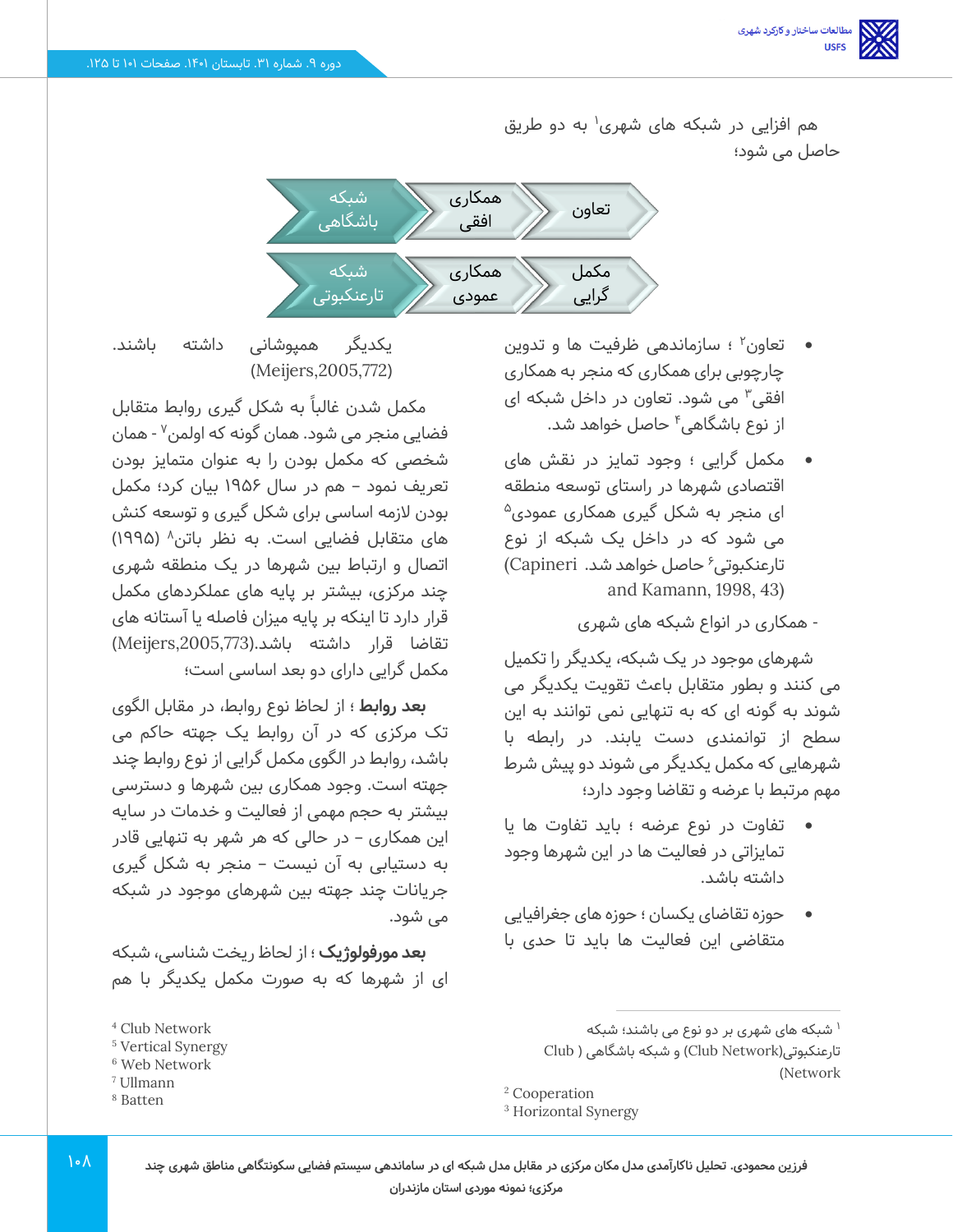

همکاری می کنند یک الگوی فضایی چند مرکزی<sup>۱</sup> را نشان می دهند. به عبارت دیگر، الگوی فضایی نظام سکونت گاهی در مناطقی که شبکه ای از شهرها وجود دارند که به صورت مکمل یکدیگر با هم همکاری می کنند الگوی چند مرکزی می باشد و

مناطقی که در آن چنین الگوی فضایی سکونت گاهی شکل می گیرد تحت عنوان مناطق شهری چند مرکزی′ یا PUR تعریف می شود. (Burger, 2012, 1133)



**شکل 1 الگوی جریانات و الگوی مورفولوژیک در مناطق چند مرکزی و تک مرکزی ) ,2012,1136Burger )**

"**مناطق شهری چند مرکزی"** را می توان به عنوان مناطقی که از شهرهایی که تقریبا مستقل بوده، در نزدیکی یکدیگر قرار دارند و به خوبی از طریق زیرساخت های ارتباطی به یکدیگر مرتبط و متصل گردیده اند، تشکیل گردیده اند تعریف نمود که در آنها یک شهر مسلطی از جنبه های سیاسی، اقتصادی، فرهنگی و سایر جنبه ها وجود ندارد. )625 : 2001 ,Kloosterman )این نوع مناطق در واقع شبکه ای از شهرهای متوسط تا کوچک و روستاهای پیراشهری داخل یک ناحیه نسبتا فشرده هستند. (334 : Nazan kocak, 2014) پار در سال 2004 یک سری شرایطی را برای تعریف یک منطقه شهری چند مرکزی بدین صورت بیان نمود؛ تجمعی از شهرها در آن منطقه وجود دارد که این شهرها نه

فاصله خیلی زیادی از یکدیگر دارند – فاصله حدود نیم ساعت – و نه خیلی نزدیک هستند که تشکیل دهنده یک منظومه شهری باشند، در حالی که هیچ تسلطی در بین شهرهای موجود در آن بر یکدیگر از لحاظ میزان وجود ندارد و سطح روابط متقابل بین مراکز شهری و میزان تخصصی شدن شهرها در آن، باالتر از سایر مناطقی است که در آنها یک مرکز مسلط وجود دارد.(Parr,2004,235)

بنابراین، مفهوم منطقه شهری چند مرکزی مبین منطقه ای متشکل از شبکه ای از شهرها است که در آن یک شهر مسلط وجود ندارد که همه عملکردها را ارائه می نماید بلکه یک سیستمی از شهرها وجود دارد که مجموعه عملکردهای مورد نیاز را ارائه می کند. وقتی دو شهری مکمل یکدیگر می شوند

<sup>1</sup> Polycentric

**فرزین محمودی. تحلیل ناکارآمدی مدل مکان مرکزی در مقابل مدل شبکه ای در ساماندهی سیستم فضایی سکونتگاهی مناطق شهری چند مرکزی؛ نمونه موردی استان مازندران** 

<sup>2</sup> Polycentric Urban Regions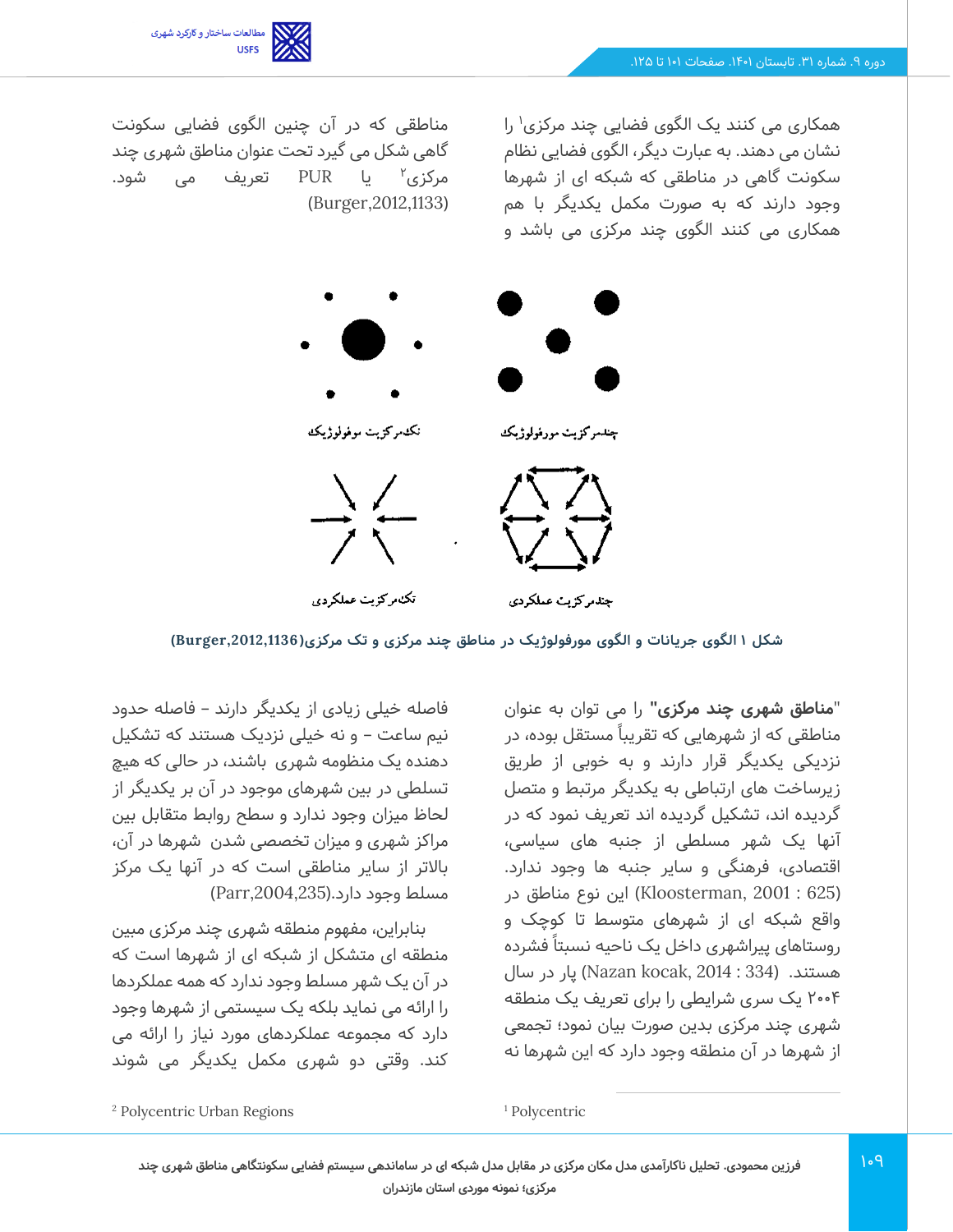بنابراین شهروندان و بنگاه های اقتصادی موجود در هر یک از آنها می توانند از مزایای عملکردهای موجود در شهر دیگر استفاده نمایند این عملکردها نیز تخصصی تر شده و بازار تقاضا برای این عملکردهای تخصصی تر شده، فراتر از حوزه های نفوذ هر شهر خاص بوده و کل منطقه شهری را دربرمی گیرد و حتی با توجه به این تخصص گرایی می تواند حوزه های فراتر از منطقه شهری خود را تحت پوشش قرار دهد. (Kloosterman,2001,626) تحقیقات اخیر نشان داده اند که ارتباطات و اتصاالتی که یکپارچگی عملکردی را در مناطق شهری چند مرکزی ارتقا می دهند برای عملکرد اقتصادی، مهمتر از ارتباطات با فواصل زیاد بین مناطق شهری چندمرکزی مختلف هستند. )45 : 2016 ,Sweeney )و ارتباطات نزدیک، مزایای حاصل از روابط متقابل بین شهرهای تشکیل دهنده اینگونه مناطق را به حداکثر می رسانند .)Meijers, 2017 : 4(

مدل شبکه ای در واقع، نقطه مقابل مدل مکان مرکزی است. در حالی که مدل مکان مرکزی بر مرکزیت، وابستگی به اندازه جمعیتی، یک تمایلی به سوی برتری مرکز مسلط، تسلط با جریان های یک سویه، تعداد ثابتی از مقیاس های فضایی، بیشتر بودن عملکردهای اقتصادی متناسب با باالتر بودن

مرتبه شهر، و یک توزیع متوازنی از جمعیت شهری در سطح منطقه تأکید دارد مدل شبکه ای، در مقابل، بر گره ای بودن، خنثی و بی اثر بودن اندازه جمعیتی، یک تمایل و روندی به سوی مکمل بودن، جریان های دو طرفه بین شهرها، تعداد متغیری از مقیاس های فضایی، دسته های متنوعی از عملکردها در هر طبقه و یک توزیع نامتوازن از جمعیت شهری تأکید دارد. از لحاظ روابط بین شهری، مدل شبکه ای، عالوه بر وجود روابط سلسله مراتبی عمودی بین شهرها، بر وجود روابط افقی بین شهرهای موجود در یک سطح از سلسله مراتب تأکید می ورزد و همینطور بر وجود خاصیت مکمل گرایی که منتج از تقسیم وظایف یا عملکردها بین شهرها می باشد و به تخصص گرایی خواهد انجامید، تأکید می کند. در حالی که به نظر می رسد مدل مکان مرکزی، بیشتر نوعا متناسب با اقتصادهای صنعتی باشد مدل شبکه ای، بیشتر برای اقتصادهایی که در آنها تسلط با بخش خدمات است کاربردی تر می باشد. )318 : 1995 ,Batten )مطابق با بررسی های حاصل از داده های سازمان ملل، جمعیت ساکن در مناطق شهری چند مرکزی از حدود 10 درصد از کل جمعیت ساکن در شهرها در سال 2000 به حدود 14 درصد در سال 2018 رسیده است )4 : 2020 ,Yixao).

| سیستم شبکه ای                    | سیستم مکان مرکزی      |
|----------------------------------|-----------------------|
| گره ای بودن                      | مرکزیت گرایی          |
| بی اثر بودن اندازه               | وابستگی به اندازه     |
| تمایل به سمت انعطاف و مکمل گرایی | تمایلی به سوی تسلط    |
| كالاها و خدمات غير متجانس        | كالاها و خدمات متجانس |
| دسترسی افقی                      | دسترسى عمودى          |
| جريانات دو طرفه                  | جريانات يک طرفه       |
| هزينه هاى اطلاعات                | هزينه هاي حمل و نقل   |
| رقابت ناقص با تفاوت قيمت         | رقابت كامل در كل فضا  |

**جدول 1 مکان مرکزی در مقابل سیستم شبکه ای ) 320 : 1995 ,Batten )**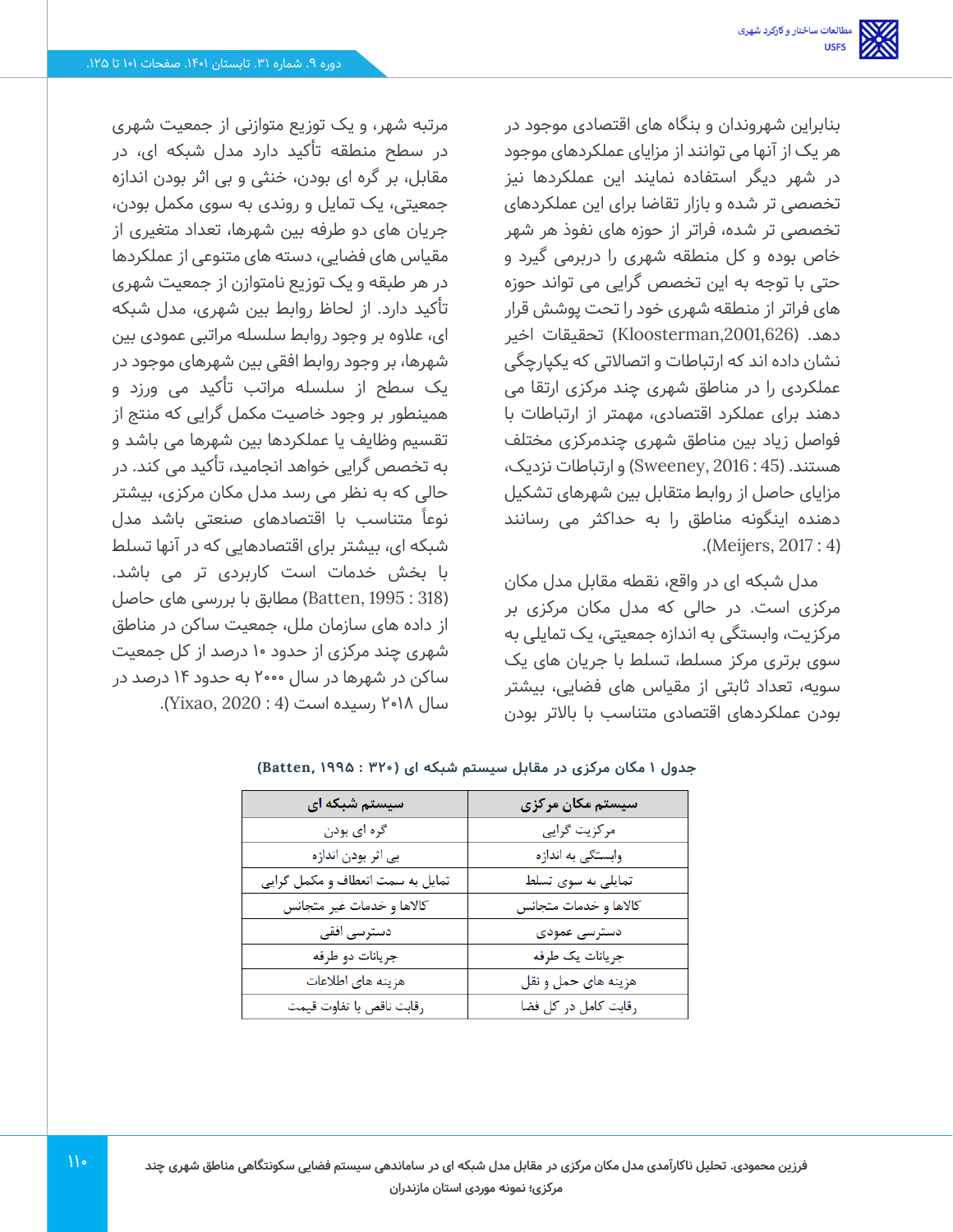

# **3 روش شناسی تحقیق**

همان گونه که بیان گردید، بررسی سیستم های شهری، به صورت سنتی بر مبنای بررسی جایگاه و روابط سلسله مراتبی شهرها صورت می پذیرد که منشأ همه این تحلیل ها در تئوری مکان مرکزی وجود دارد. محور این مقاله، بررسی این فرضیه است که " **تئوری مکان مرکزی )مبتنی بر روابط سلسله مراتبی( نمی تواند توزیع فضایی نظام سکونت گاهی استان مازندران را تبیین نماید.**" در راستای بررسی این فرضیه، **در سطح نخست تحلیل**، ابتدا از قانون مرتبه اندازه که متأثر از نظام سلسله مراتبی اسکان می باشد استفاده گردیده است. اگر قانون مرتبه اندازه در سیستم های شهری حاکم باشد به این معنی است که تعادل در آن سیستم شهری بر مبنای الگوی سلسله مراتبی و در واقع تئوری مکان مرکزی وجود دارد. از سوی دیگر از آنجا که اگر پدیده نخست شهری در یک سیستم شهری حاکم باشد این امر مبین عدم وجود تعادل در سیستم شهری بر مبنای الگوی سلسله مراتبی است لذا پس از بررسی قانون مرتبه اندازه، پدیده نخست شهری در سیستم شهری استان مازندران مورد بررسی قرار گرفته است.

**در سطح دوم تحلیل**، با توجه به دو فرض اصلی وجود روابط سلسله مراتبی بیان شده در ادبیات تحقیق، ابتدا در جهت **بررسی وجود یا عدم وجود روابط سلسله مراتبی یک جهته** بین مکان های مرکزی موجود در طبقات مختلف سلسله مراتب – یعنی وابستگی شهرهای کوچک تر به بزرگ تر - ، وجود یا عدم وجود عملکردهای مختص مراتب باالتر در مراتب پائین تر مورد بررسی قرار می گیرد. در این ارتباط از ضریب LQ بخش های صنعت و خدمات برای نشان دادن میزان روابط اقتصادی و در واقع میزان وابستگی یا عدم وابستگی شهرهای مراتب پائین تر سلسله مراتب به شهرهای باالتر استفاده شده است.

عالوه بر تحلیل با استفاده از روش بهر موقعیت مکانی )استفاده از ضریب LQ )، جهت **بررسی روابط شهرهای استان** با یکدیگر ابتدا با بهره گیری از سطح بندی سکونتگاههای شهری که بر اساس شاخص های **مدل مرکزیت** و **تعداد خدمات** صورت پذیرفته است میزان انطباق سطح جمعیتی و سطح خدماتی در شهرهای استان مشخص گردید و سپس سطوح مختلف سکونتگاههای شهری و همخوانی شاخص های مورد بررسی با توجه به سلسله مراتب شهری مورد ارزیابی قرارگرفته است.

برای بررسی فرض دوم در روابط سلسله مراتبی، که بیان می دارد؛ " **اساسا ًروابط افقی بین شهرهای موجود در یک طبقه وجود ندارد"** از روش تحلیل شبکه اجتماعی<sup>۱</sup> استفاده می شود. در این تحلیل از داده های میزان تردد روزانه بین شهر ها و نیز تعداد شاغلین هر شهر بعنوان داده های معرف بیشترین مقدار مورد انتظار برای ایجاد جریانات استفاده می  $p_{sf} \leq 1$ شود. خروجی این تحلیل عددی بین • و ۱ (1  $p_{sf}$ ≥ **0(** خواهد بود که عدد صفر مبین وجود روابط زیاد بین شهرهای موجود در یک طبقه و بعبارت دیگر نشان دهنده چندمرکزیت کامل، و عدد یک به معنی عدم وجود روابط افقی بین این شهرها و نشان دهنده برقراری کامل فرض دوم الگوی سلسله مراتبی می باشد.

# **4 یافته ها و بحث**

# **4.1 تحلیل نظام سکونت گاهی استان با استفاده از قانون اندازه- مرتبه**

در راستاي تحليل نظام سكونتگاهي استان از قانون مرتبه- اندازه استفاده گرديد. اين قانون نيز متأثر از نظام سلسله مراتبي اسكان مي باشد. بررسي جمعيتي شهرهاي استان مازندران نشان مي دهد كه شهر ساري با 309820 نفر، پرجمعيت ترين شهر استان و داراي رتبه اول مي باشد، شهرهاي بابل و آمل به ترتيب با 250217 و 237528 نفر در رتبه

<sup>1</sup> Social Network Analysis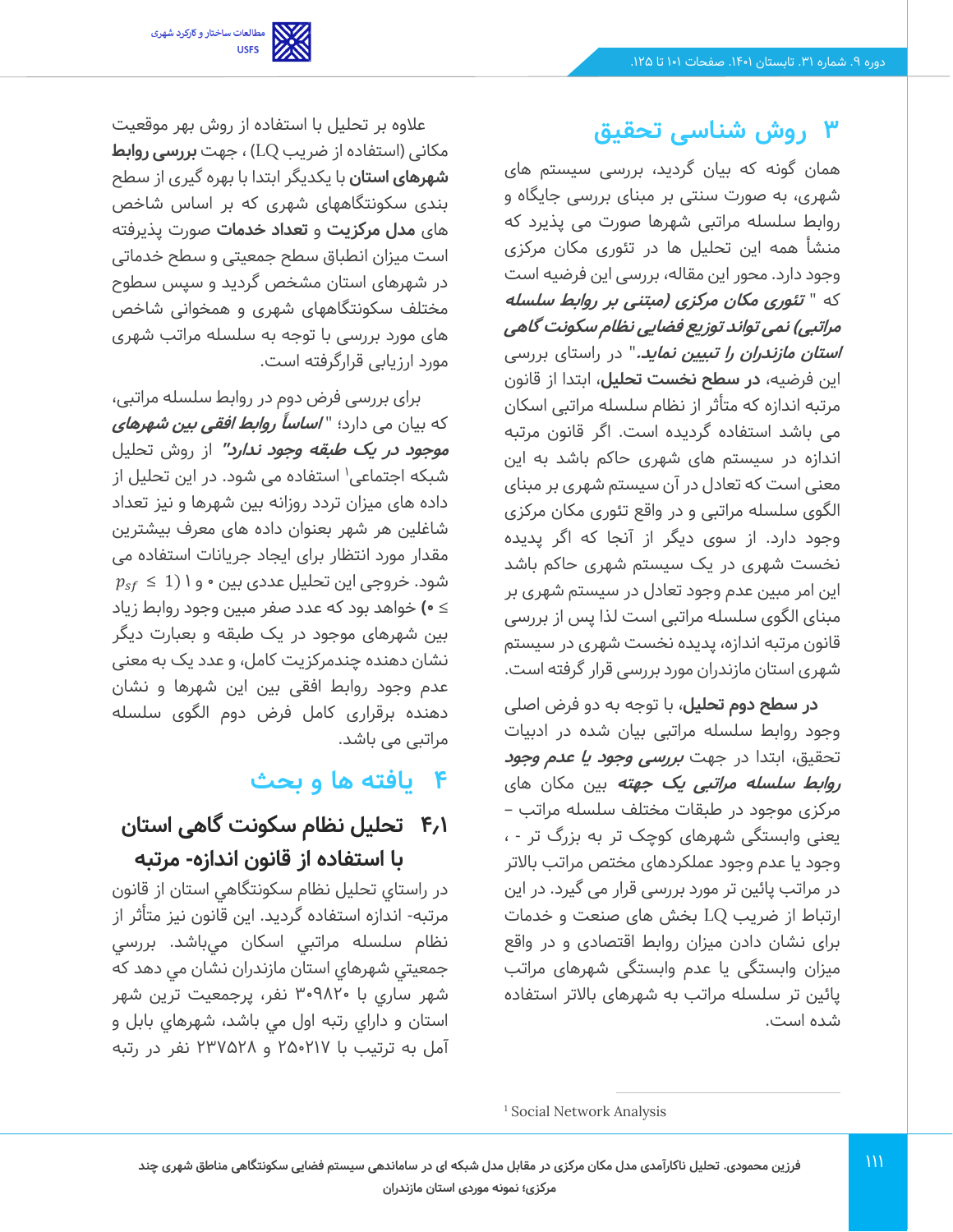هاي بعدي قرار دارند. شهر گزنگ با جمعيتي معادل 319 نفر داراي رتبه 58 شهري مي باشد. رتبه

شهرهاي ديگر استان نيز به ترتيب نزولي و با سيري تدريجي بين اين دو شهر تغيير مي كنند .



#### **نمودار 1 اندا زه - مرتبه شهرهاي استان**

**منبع : نگارنده** 

تجزيه و تحليل مدل رتبه- اندازه در شهرهاي استان مازندران با استفاده از مدل مرتبه اندازه تعدیلی بهفروز<sup>۱</sup> نشان می دهد که سلسله مراتب شهرهای استان از اين مدل پيروي نمي كند. به عنوان مثال شهر بابل ، طبق قانون رتبه اندازه مي بايد جمعيتي برابر 204169 نفر داشته باشد درحالي كه اندازه جمعيت اين شهر 250217 نفر مي باشد. بنابراين واضح است كه اين الگو در شبكه شهري استان مازندران نيز صادق نخواهد بود .

# **4.2 استفاده از الگوی نخست شهری در تحلیل سیستم شهری استان مازندران**

**يكي ديگر از روشهايي كه به وسيله آن مي توان ميزان وجود يا عدم وجود نظم سلسله مراتبي را تبيين نمود استفاده از الگوي نخست شهري مي باشد** اين الگو كه امروزه عمدتا خاص كشورهاي در حال توسعه است به اين نكته اشاره دارد كه در شرايطي كه سيستم متعادل شهري وجود ندارد قانون نخست شهري در سيستمهاي شهري غلبه دارد و در صورت وجود تعادل در اين سيستم ها، قانون مرتبه اندازه در آنها حاكم خواهد بود.

 $\cdot$ <sup>1</sup>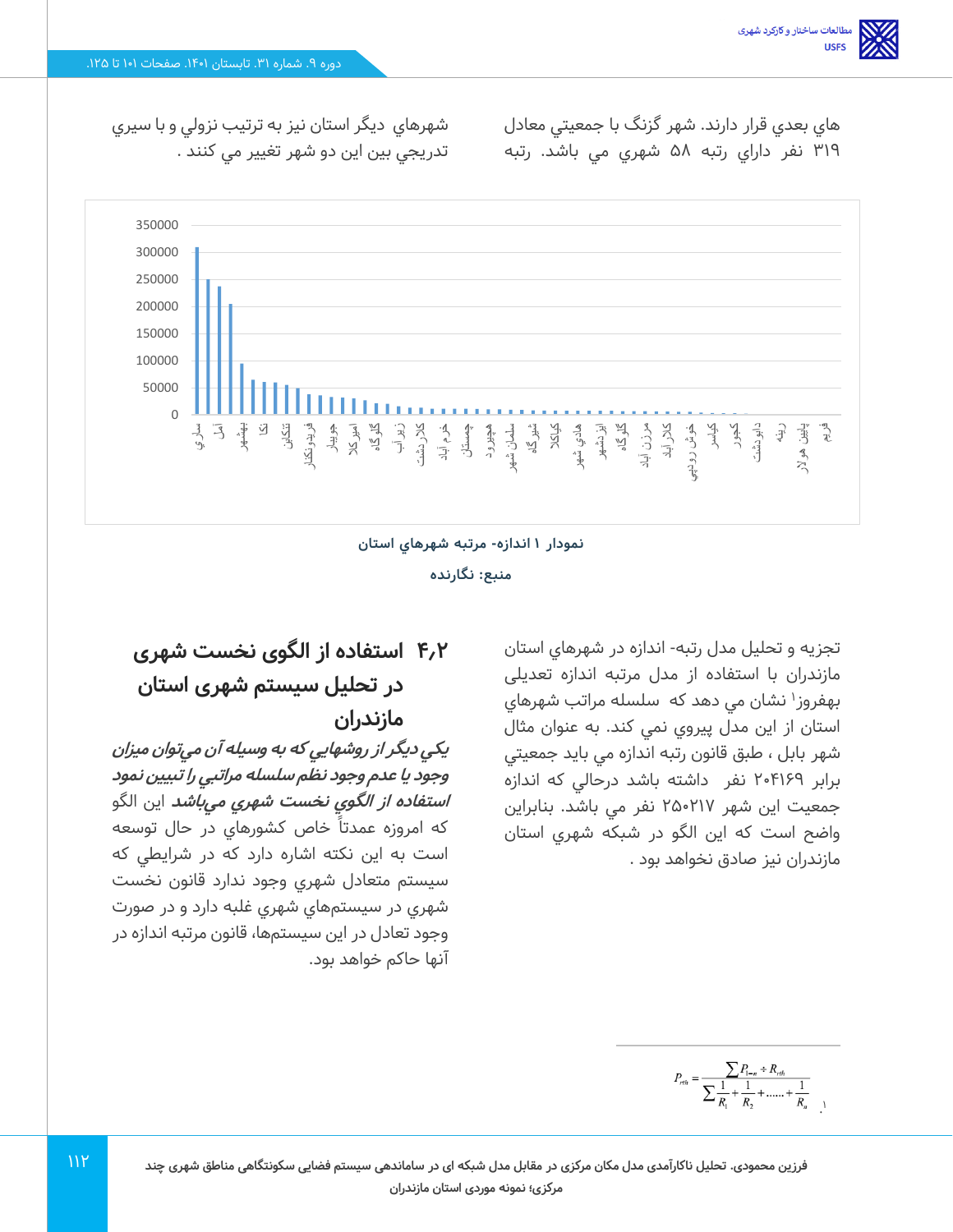





بنابراين در شرايطي كه الگوي نخست شهري كه نشان دهنده عدم وجود تعادل در نظام شهري است حاكم باشد بنابراين قانون مرتبه- اندازه، در آن شرايط حاكم نخواهد بود و مطابق با اصول حاكم بر نظم سلسله مراتبي )كه همانگونه بيان گرديد از

تئوري مكان مركزي نشأت گرفته است) زماني تعادل در سيستم شهري بوجود خواهد آمد كه نظام حاكم بر سيستم شهري با قانون مرتبه اندازه انطباق داشته باشد. تصویر زیر به خوبی تبیین کننده این مطلب می باشد ؛

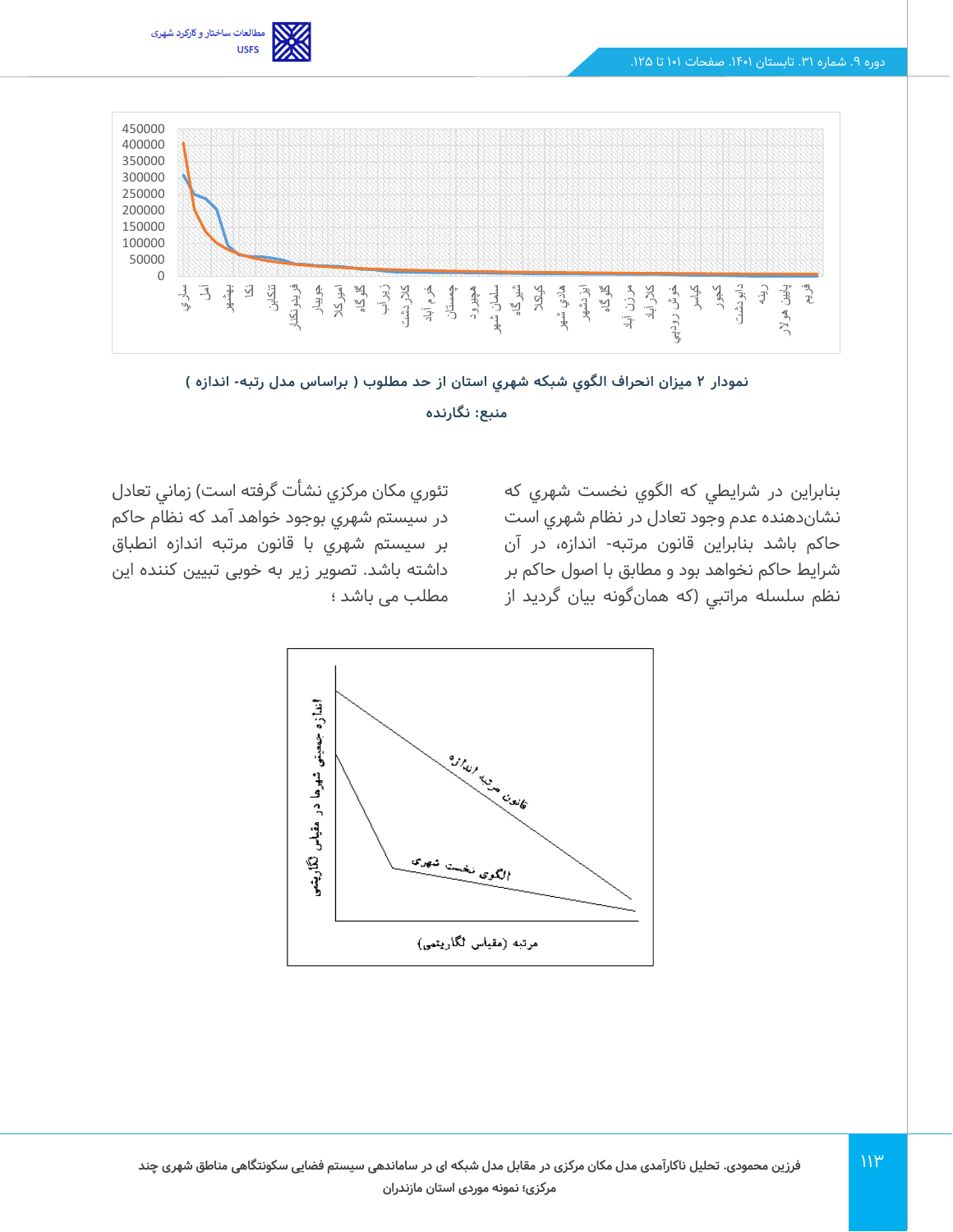واقعيت نظام فضايي سيستم شهري استان نشان دهنده اين است كه چهار شهر برتر استان از

لحاظ اندازه، داراي اندازه جمعيتي نزديك يكديگر ميباشند**؛** 

| جمعيت شهر     | نام شهر               | مر بيه |
|---------------|-----------------------|--------|
| ۳۰۹۸۲۰        | سارى                  |        |
| ۲۵۰۲۱۷        | بابل                  |        |
| <b>۲۳۷۵۲۸</b> | آمل                   |        |
| ۲۰۴۹۵۳        | قائم شهر              |        |
| ۱۰۰۲۵۱۸       | مجموع جمعیت ۴ شهر اول |        |

بهترین روش برای تشخیص وجود پدیده نخست شهری، استفاده از روش پیشنهادی مهتا<sup>۱</sup> می باشد که برمبنای نسبت اندازه شهر نخست به چهار شهر

اول نظام شهری محاسبه می شود و با توجه به جدول زیر، درجه نخست شهری تحلیل می شود.

**جدول 2 درجه نخست شهری در نظام شهری بر پایه شاخص چهار شهر )عظیمی ، ،2002 67(** 

| شاخص چهار شهر | <b>نوع برتری شهری</b> |
|---------------|-----------------------|
| ۶۵- تا ۱      | فوق برتري             |
| ۵۴.۰ تا ۶۵.   | بر تری                |
| ۰٫۵۴ تا ۵۴.   | برترى مطلوب           |
| کمتر از ۴۱.۰  | حداقل برترى           |

با توجه به محاسبه صورت پذیرفته برمبنای روش چار شهر مهتا، درجه نخست شهری در نظام شهری استان مازندران 0.3 می باشد که با توجه به جدول

فوق ، این ضریب مؤید وجود حداقل برتری در نظام شهری استان و عدم تسلط شهر اول است.

<sup>1</sup> Mehta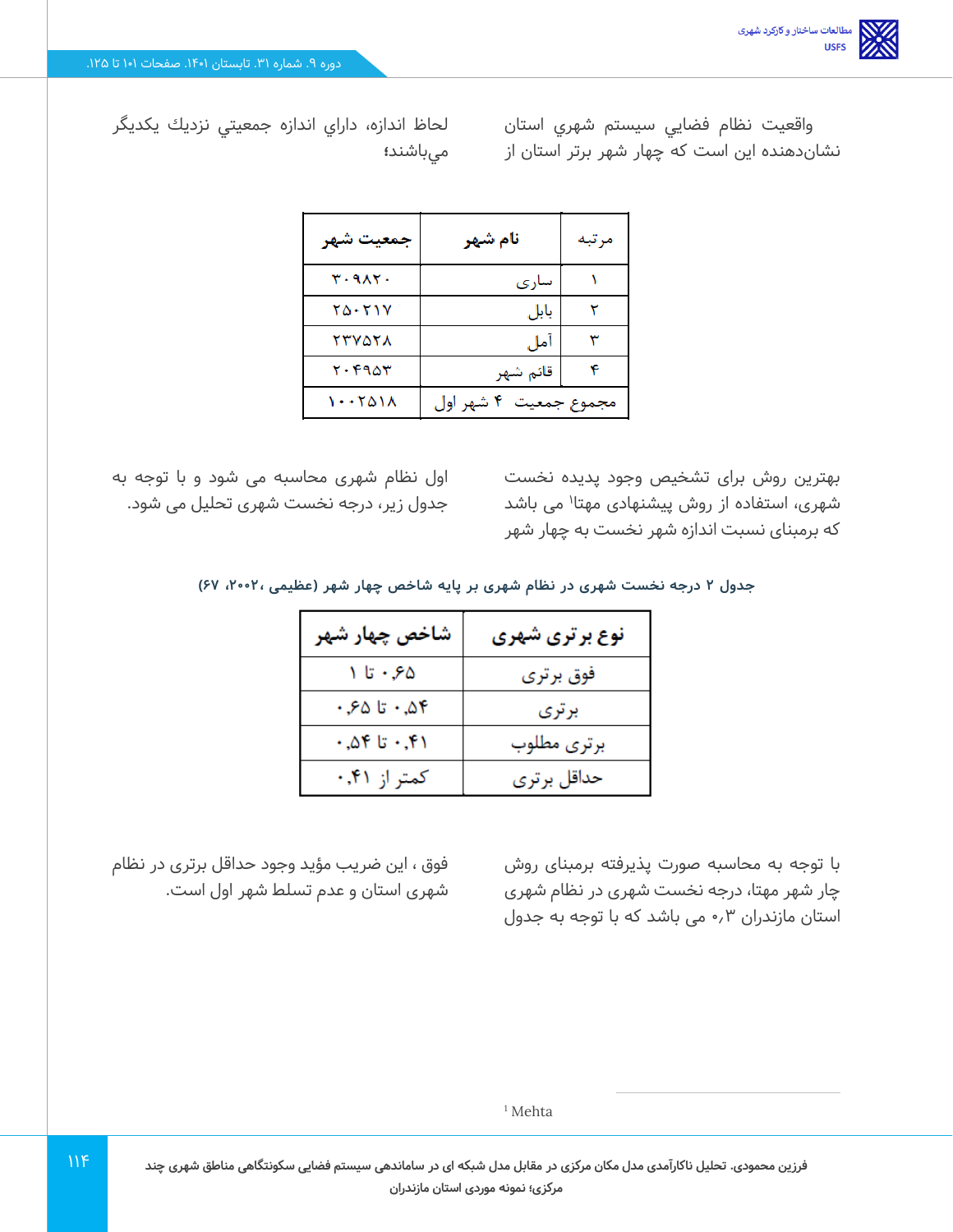



**نقشه زیر، سلسله مراتب شهرها را در استان مازندران نشان می دهد.** 

**منبع: برنامه آمایش استان مازندران** 

در جمع بندی تحلیل صورت پذیرفته در رابطه با سیستم شهری استان باید گفت که در سيستم شهري استان مازندران عليرغم عدم وجود الگوي نخست شهري، نظم سلسله مراتبي مبتني بر قانون مرتبه- اندازه نيز وجود ندارد.

## **4.3 بررسی فروض تئوری سلسله مراتبی**

همانگونه که بیان گردید دو فرض اصلی در تئوری مکان مرکزی وجود دارد؛

**الف- اين تئوري بر وجود »روابط سلسله مراتبي**  يك جهته» بين مكانهاي مركزي موجود در طبقات **مختلف سلسله مراتب تأكيد دارد.** روابط سلسله مراتبي يك جهته به اين معني است كه طبقات پايين تر مكان هاي مركزي يا در واقع، مكانهاي مركزي واقع در طبقات پايين تر، وابسته به طبقات باالتر مكانهاي مركزي براي تأمين كاركردهاي شهري )كه

به طور روزافزوني در حال تخصصي تر شدن ميباشند) ميباشند.

تماميت اين اصل در بسياري از نمونه ها در سطح جهان و همينطور در استان ماز ندران بواسطه وجود عملكردهاي مختص مراتب باالتر در مكان هاي مركزي واقع در مراتب پايين تر مورد ترديد است در اين ارتباط مي توان به وجود برخي ادارات كل استاني در ساير شهرهاي غير از مركز استان و نيز شكلگيري دانشگاه مادر استان در شهري در طبقات پايين سلسله مراتب اشاره داشت. در استان مازندران بیشتر ادارات در مرکز استان یعنی ساری متمرکز شده است پس از شهر ساري كه بخش اعظم ادارات كل در آن مستقر گرديده اند، شهر نوشهر بيشترين تعداد ادارات كل را در خود جاي داده است كه اين امر در تعارض با نظام سلسله مراتبي اداري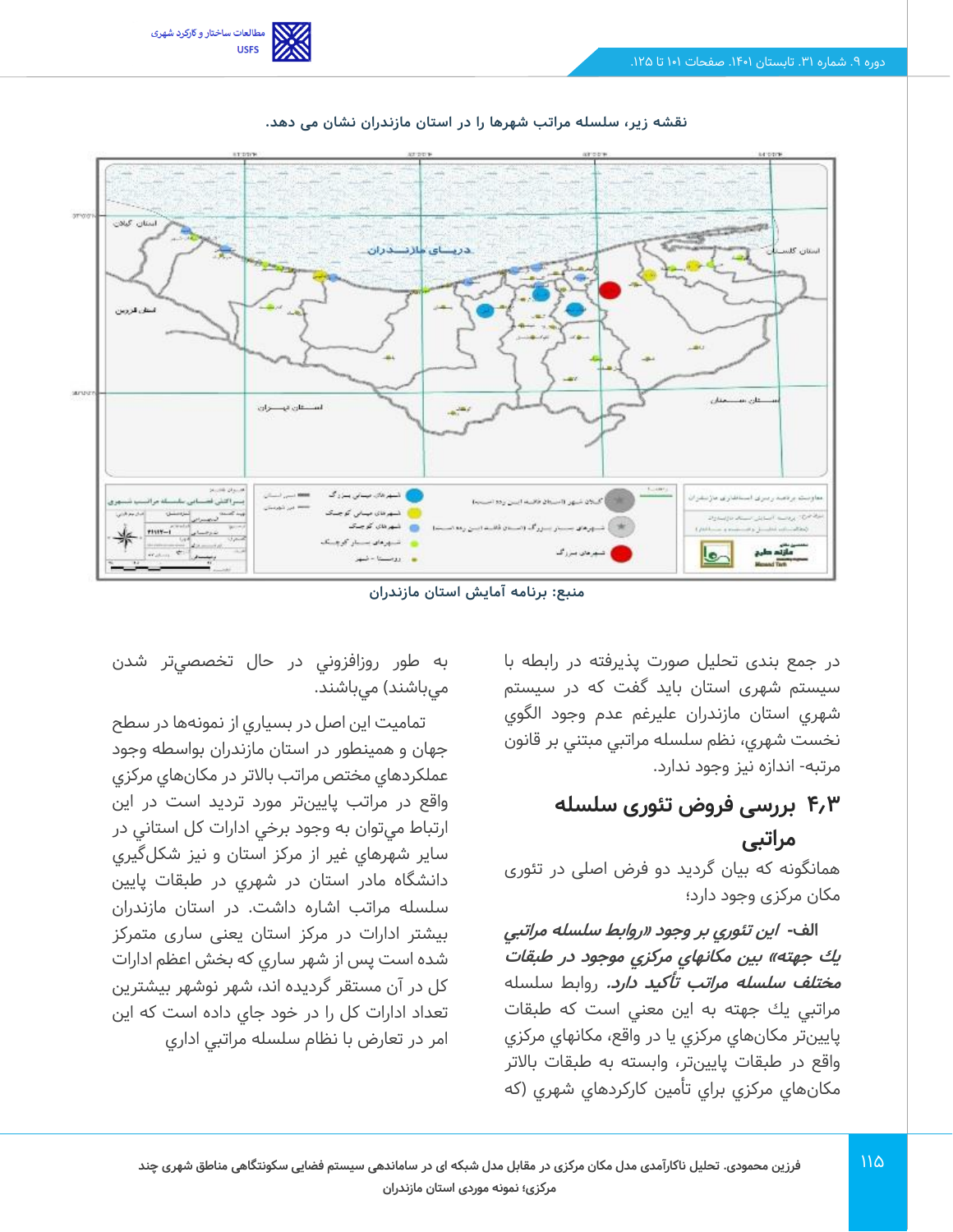بوده و در مقابل مزاياي بسياري براي مردم غرب استان در پي داشته است. شهرهاي بابل و بابلسر نيز در مركز استان پذيراي چنين مراكزي هستند .

| شهر           | اداره کل یا سازمان اصلی                           |
|---------------|---------------------------------------------------|
| يايلسر        | اداره کل شیلات استان مازندران                     |
| نوشهر         | اداره كمرك استان مازندران                         |
| نوشهر         | اداره کل منابع طبیعی                              |
| سارى          |                                                   |
| ساری          | اداره کل آب منطقه ای مازندران و گلستان            |
| يايل.         | شركت مخايرات استان مازندران                       |
| يايل          | سازمان تيليغات اسلامى استان مازندران              |
| نوشهر         | اداره کل پنادر و کشتیرانی استان مازندران و گلستان |
| نوشهر         | شركت يخش فرآورده هاى نفتى منطقه چالوس             |
| ساری          | شرکت یخش قرآورده های نفتی منطقه ساری              |
| يندر اميرآياد | منطقه ويژه اقتصادى منطقه اميرآياد                 |
| يايلسر        | دانشگاه مازندران                                  |
| يايل          | دانشگاه علوم پزشکی                                |
| سارى          | مابقی ادارات کل                                   |

#### **جدول 3 وضعیت پراکنش ادارات کل در سطح استان مازندران**

**منبع: نگارنده** 

عالوه براین ، **روابط اقتصادی** از جمله روابطي هستند که نه تنها بر شبکه سلسله مراتبی شهرها تأثیر گذار می باشند بلکه از آن تأثیر پذیر نیز هستند. از لحاظ تئوریک و بر مبنای اصل وجود روابط سلسله مراتبی یک جهته، شهرهایی که از نظرجمعیت در سطح باالتری قرار دارند و هم چنین از شبکه ارتباطی مناسب تری برخوردار می باشند از اقتصاد و روابط اقتصادی پویا تری برخوردار خواهند

بود. در این میان قابلیت ها، پتانسیل ها و توانایی های یک شهر نیز از اهمیت بسزایی در شکل گیری و پایداری ارتباطات اقتصادی میان شهر ها برخوردار می باشند. جهت ارزیابی این قابلیت ها ، در مرحله نخست این مقاله به بررسی ضریب مکانی**(LQ (**هر یک از شهر های استان پرداخته شده است تا از این طریق وضعیت کلی اقتصاد هر شهر به تفکیک پایه و غیر پایه مورد ارزیابی قرار گیرد.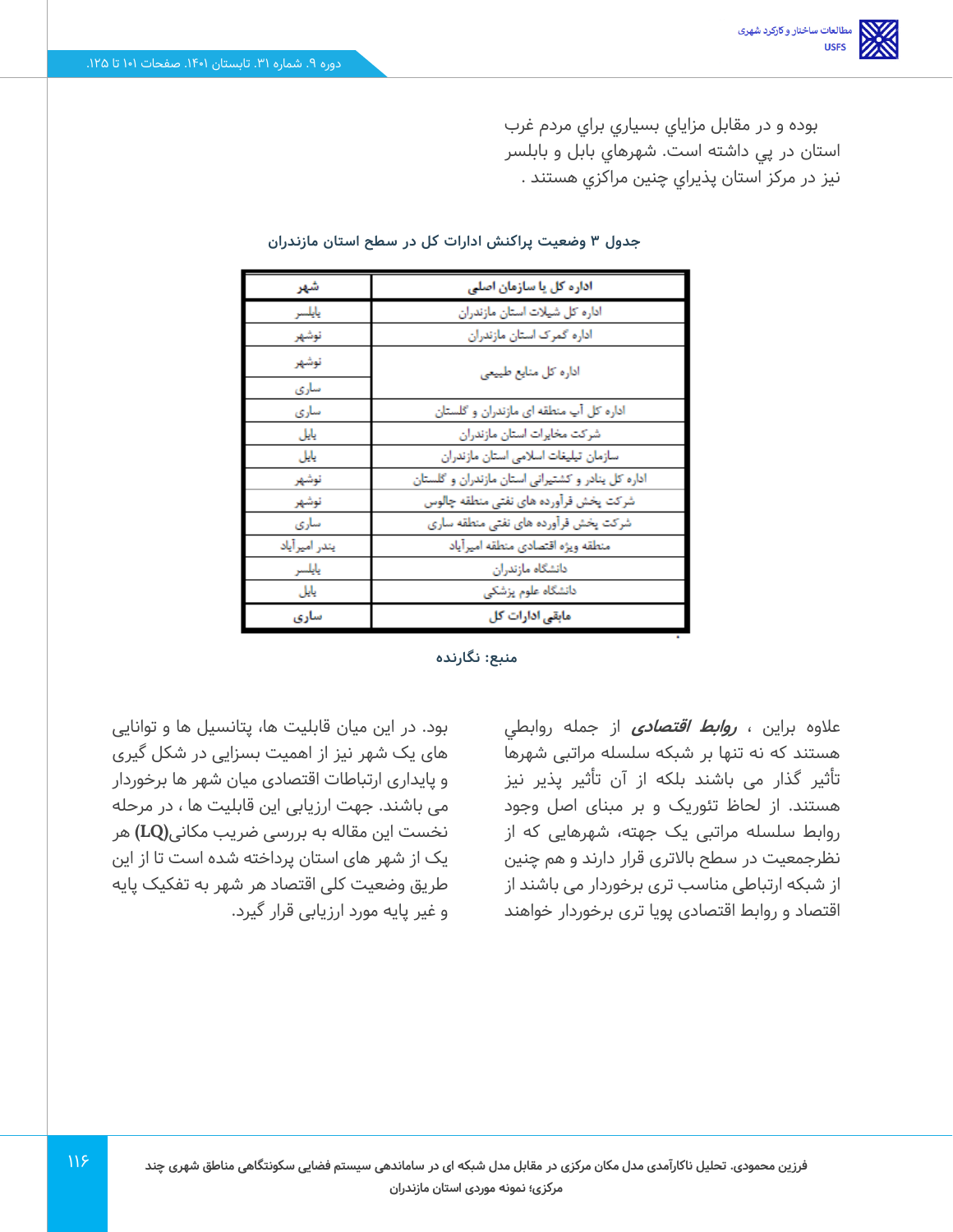

| LQ                     | شهر         | LQ                | شهر       | LQ               | شهر       | LQ                         | شهر       | LQ                          | شهر              |
|------------------------|-------------|-------------------|-----------|------------------|-----------|----------------------------|-----------|-----------------------------|------------------|
| $\cdot, \xi$           | پل سفید     | $\cdot$ . Y       | كلاردشت   | ١                | نوشهر     | 1, 5                       | قائم شهر  | $r_{\cdot} \epsilon$        | شيرگاه           |
| $\cdot$ , $\xi$        | زيرأب       | ٠٫٦               | تنكابن    | $\cdot$ ,9       | محمودأباد | 5,5                        | كله بست   | $\mathbf{r}$ , $\mathbf{r}$ | کوهی خیل         |
| $\cdot$ , $\xi$        | گلوگاه بابل | ٠٫٦               | گلوگاه    | $\cdot$ ,9       | نشتارود   | 5,5                        | أمل       | ۸, ۱                        | اميركلا          |
| $\cdot$ , $\mathbf{r}$ | رينه        | $\cdot$ , $\cdot$ | خوشروديى  | ۰۸               | رويان     | 5,5                        | زرگرمحله  | 1.7                         | رستمكلا          |
| $\cdot$ , $\mathsf{y}$ | مرزيكلا     | ٠٫٦               | نور       | ۰۸               | جمستان    | 5,5                        | عباس أباد | 1,7                         | سرخرود           |
| $\cdot, \cdot$         | گزنگ        | $\cdot$ ,1        | مرزن أباد | ۰٫۷              | ألاشت     | 5,5                        | جويبار    | 1,0                         | بابلسر           |
|                        |             | $\ddotsc$         | سلمان شهر | $\cdot$ , $\vee$ | رامسر     | $\mathcal{N}$              | بابل      | 1,5                         | بهشهر            |
|                        |             | $\ddotsc$         | كياكلا    | $\cdot$ , $\vee$ | نكا       | , 1                        | بهنمير    | $\lambda, \xi$              | خرم أباد         |
|                        |             | $\ddotsc$         | بلده      | ۰,۷              | سارى      | $\mathcal{N}, \mathcal{N}$ | سورک      | $\lambda$ , $\epsilon$      | فريدونكنار       |
|                        |             | $\cdot$ , $\xi$   | كياسر     | ۰,۷              | چالوس     | ١                          | كلارأباد  | 5.5                         | كتالم وسادات شهر |

**جدول 4 ضريب مكاني بخش صنعت به تفكيك شهرهاي استان** 



با توجه به جدول مذكور 19 از نقاط شهري موجود در بخش صنعت پايه بوده و به نوعي صادر كننده بـوده اند كه در صدر اين شهرها ، شيرگاه با /4 3 LQ = در باالتـرين جـايگـاه قـرار ميگيرد. اين در حالي

است كه 25 شهر نيز در صنعت ، غير پايه مي باشند كه گزنك با /1 0 = LQ در بدترين وضعيت قرار دارد . در بخش خـدمات نيـز ضـريب مكـاني به تفكيـك نقـاط شهـري مطـابق جدول زیر مي باشد .

| LQ                   | ا شهر    | l LQ               | شهر              | LQ | شهر       | LQ              | شهر       | LQ                         | شهر         |
|----------------------|----------|--------------------|------------------|----|-----------|-----------------|-----------|----------------------------|-------------|
| $\cdot/\lambda$      | اميركلا  | ١                  | جويبار           |    | كلاردشت   | ۱,۱             | چالوس     | 5,5                        | رينه        |
| $+/\lambda$          | كلارأباد | ١                  | كله بست          | ١  | محمودأباد | $, \mathcal{E}$ | گزنک      | 5,5                        | گلوگاه بابل |
| $\cdot/\lambda$      | رستمكلا  | $\cdot$ ,۹         | كتالم وسادات شهر | ١  | گلوگاه    | $, \mathcal{N}$ | نكا       | 5,5                        | یل سفید     |
| $\cdot$ , Y          | کوهی خیل | $\mathcal{A}$      | نشتارود          | ١  | بابل      | $\mathcal{N}$   | نور       | 5,5                        | كياسر       |
| $\cdot$ , Y          | سرخرود   | $\overline{\cdot}$ | خرم أباد         | ١  | جمستان    | $\mathcal{N}$   | سارى      | $\mathcal{N}$              | بلده        |
| $\cdot$ , $\epsilon$ | شيرگاه   | $\cdot$ ,9         | بابلسر           | ١  | سورک      | $\mathcal{N}$   | رويان     | $\mathcal{N}$              | زيرأب       |
|                      |          | $\cdot$ ,۹         | فريدونكنار       |    | بهنمير    | $, \mathcal{N}$ | رامسر     | $\mathcal{N}$              | مرزيكلا     |
|                      |          | $\cdot$ ,۹         | زرگرمحله         | ١  | أمل       | $\mathcal{N}$   | سلمانشهر  | $\mathcal{N}, \mathcal{N}$ | كباكلا      |
|                      |          | $\cdot$ ,9         | بهشهر            |    | قائم شهر  | ١               | ألاشت     | $, \mathcal{N}$            | تنكابن      |
|                      |          | $\cdot/\lambda$    | عباس أباد        |    | نوشهر     | ١               | مرزن أباد | $, \mathcal{E}$            | خوشروديى    |

**جدول 5 ضريب مكاني بخش خدمات به تفكيك شهرهاي استان** 

#### **منبع: نگارنده**

نتايج بررسي ضرايب مكاني نشان دهنده تفاوت هاي آشكاري با يافته هاي ذهني عامه است. مهمترين دليل اين امر محاسبه شاخص ها براساس واقعيت هاي دروني هر نقطه شهري نسبت به

همان نقطه شهري است. به عبارتي LQ محاسبه نسبت نسبت ها است. در نگاه نخست و در بخش ضريب مكاني صنعت در نقاط شهري استان وجود نقاط شهري كوچك با ضريب مكاني بيش از يك ) 1(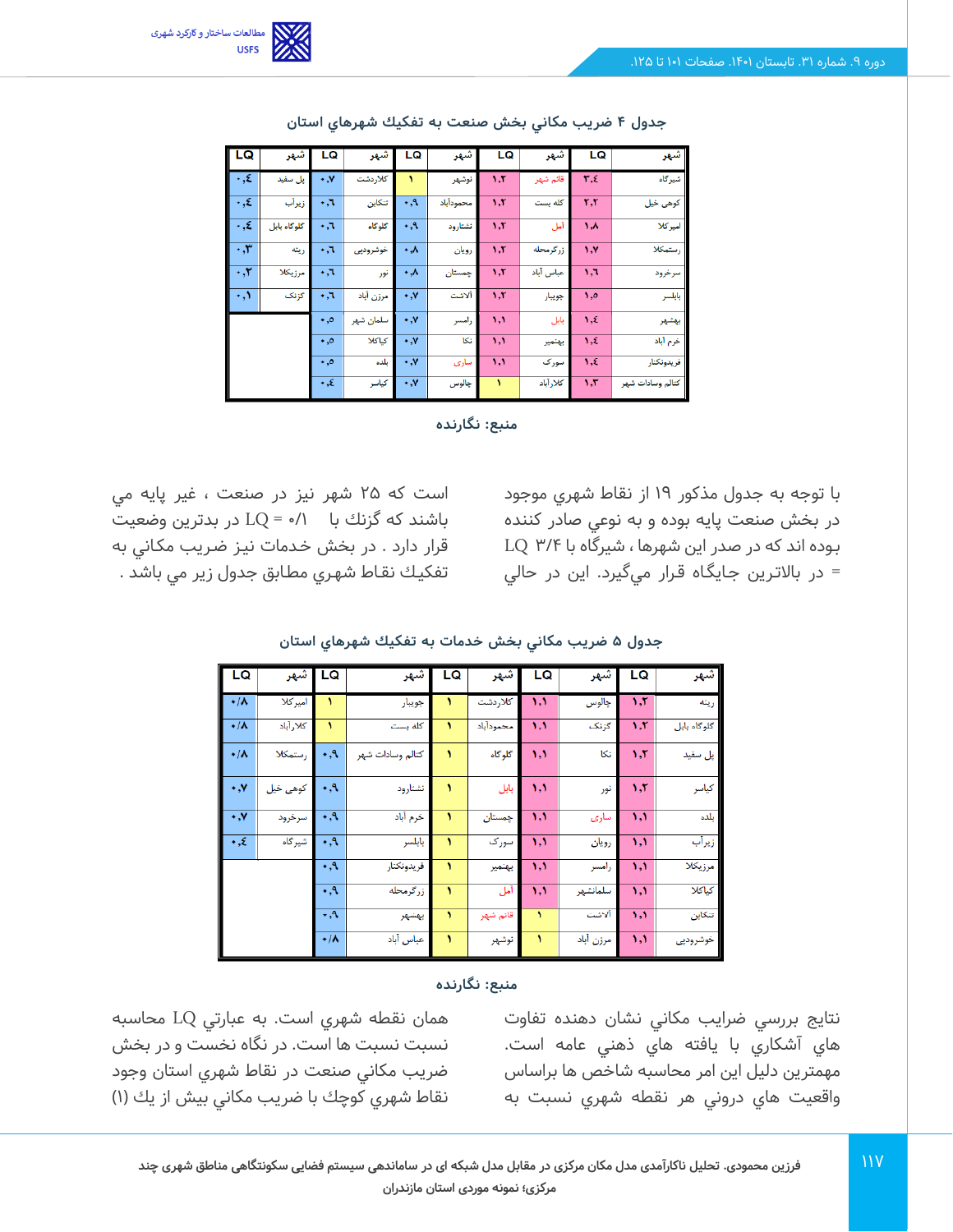كه قدرت صادركنندگي را به نمايش مي گذارد مهمترين نتيجه فضايي را كه همان ايجاد رابطه اقتصادي در شبكه سلسله مراتبي است به دنبال دارد. وجود برخي نقاط شهري مطرح و مهم استان نظير ساري، چالوس، تنكابن، نوشهر، رامسر و نكا با ضرايب كمتر از يك در اين شاخص نشانگر نوعي خاص از روابط و تعامالت اقتصادي از نوع صنعتي در استان است كه پيچيدگي هاي كاركردي شهرهاي استان را نشان مي دهد. در بخش خدمات نيز اين تفاوت ها آشكار و در ظاهر مايه تعجب است. باالتر بودن ضريب LQ اين بخش و در برخي روستا شهرها نسبت به شهرهاي بزرگي نظير قائمشهر، آمل و بابل بر اين مطلب صحه مي گذارد كه **روابط اقتصادي و از انداز تعامالت سلسله مراتبي بعضا <sup>ه</sup> جمعيتي ً پيروي نمي كند <sup>و</sup> لزوما مكانهاي مركزي واقع در طبقات پايين تر، وابسته به طبقات باالتر مكان هاي مركزي براي تأمين كاركردهاي شهري نمي باشند.**

همان گونه که در بخش روش شناسی بیان گردید علاوه بر تحلیل با استفاده از روش بهر موقعیت مکانی )استفاده از ضریب LQ )، جهت **بررسی روابط شهرهای استان** با یکدیگر ابتدا با بهره گیری از سطح بندی سکونتگاههای شهری که بر

اساس شاخص های **مدل مرکزیت** و **تعداد خدمات** صورت پذیرفته است میزان انطباق سطح جمعیتی و سطح خدماتی در شهرهای استان مورد بررسی قرار گرفته است و سپس سطوح مختلف سکونتگاههای شهری و همخوانی شاخص های مورد بررسی با توجه به سلسله مراتب شهری مورد ارزیابی قرار می گیرد. بررسی های انجام شده نشان داد که شاخص های مورد بررسی در شهر ساری به عنوان مرکز استان در باالترین سطح ممکن با یکدیگر دارای همپوشانی می باشند . این در حالی است که در گروه شهرهای میانی بزرگ، شهر بابل با سطح دو جمعیتی و 60 هزار نفر تفاوت جمعیت با شهر ساری ( مرکز استان ( از نظر تعداد خدمات با قرارگیری در سطح یک تنها حدود 223 خدمت کمتر از شهر اول استان داراست. این شهر در گروه جمعیت و شاخص امتیاز مرکزیت در سطح دو قرار گرفته است. دو شهر میانی بزرگ دیگرشامل آمل و قـائمشهر در شاخـص جمعیت و مـابقي شاخص هـا در سطح دو با یکـدیگـر هـمپوشانـی دارنـد. در شهرهـای میـانی کـوچـک استان که در سطح سه جمعیتی قرار گرفته اند شهرهای بهشهر و چالوس در شاخص های مطرح شده دارای همپوشانی می باشند.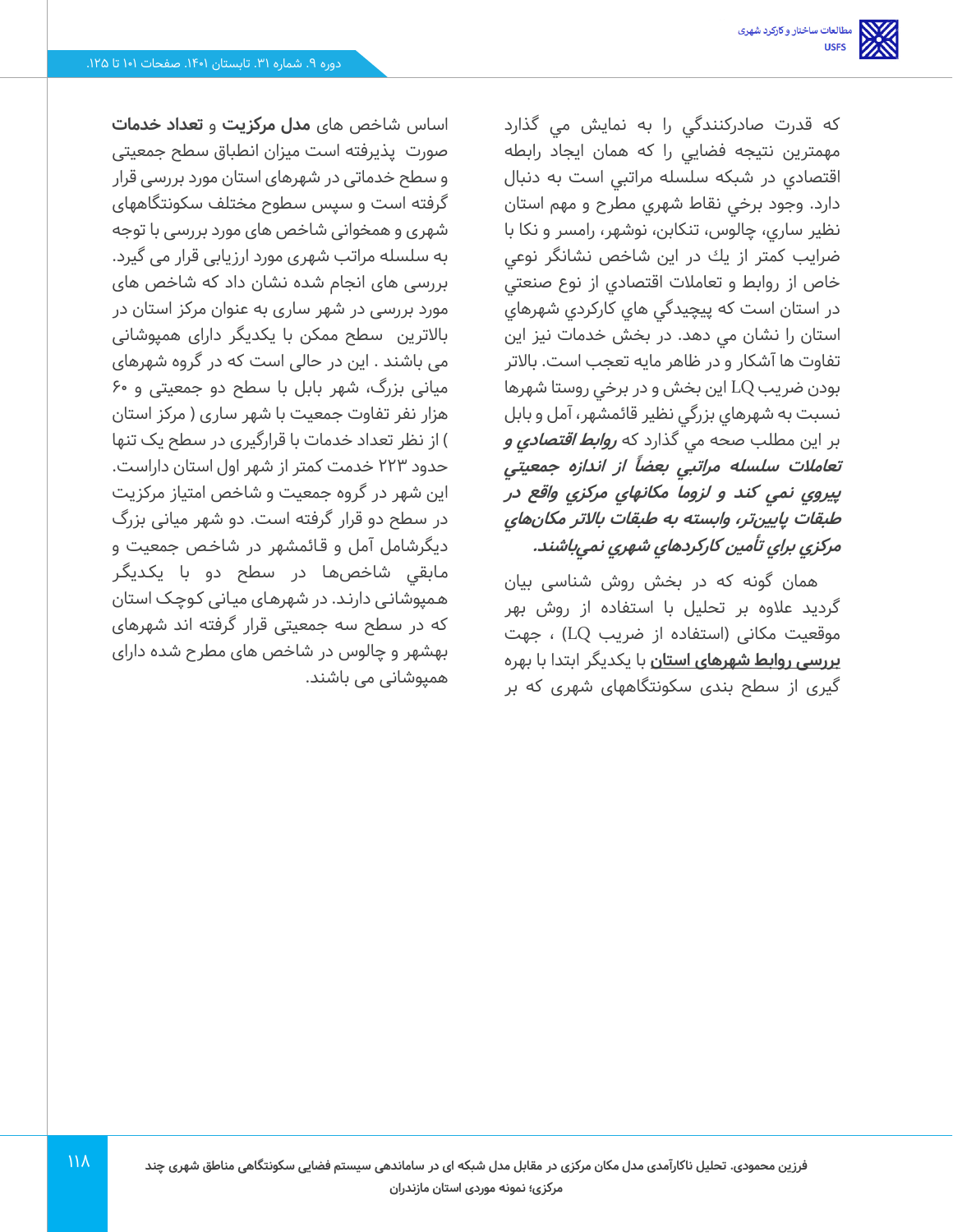

| امتياز مركزيت                               | تعداد خدمات                       | جمعيت شبهر                             | انام شهر                   | دسته بندى سلسله مراتبى                   | رديف                   |
|---------------------------------------------|-----------------------------------|----------------------------------------|----------------------------|------------------------------------------|------------------------|
| 185.70                                      | YXX                               | $r - 9AT -$                            | سارى                       | شهرهای بزرگ                              | $\lambda$              |
| $\gamma$                                    | 13507                             | $Y\Delta$ . $Y\Delta V$                | بابل                       |                                          | ۲                      |
| 117.48                                      | 11178                             | <b>TTVATA</b>                          | آمل                        |                                          | $\mathbf{\tau}$        |
| $1 - Y - Y$                                 | 949.                              | $T - F9aT$                             | قائم شهر                   |                                          | ۴                      |
| $Y \setminus S \setminus$                   | 5155                              | 954.7                                  | ۔<br>بہشہر                 |                                          | ۵                      |
| $Y \wedge \cdot \wedge$                     | <b>TATT</b>                       | 50195                                  | چالوس                      | شهرهای میانی بزرگ    شههرهای میآنی کوچک  | ۶                      |
| rrsq                                        | $Y \wedge Y$                      | 5.991                                  | نكا                        |                                          | $\checkmark$           |
| FT.1                                        | <b>TSTS</b>                       | aggee                                  | بابلسر                     |                                          | ٨                      |
| ۳۸.۹۱                                       | T159                              | <b>BOFTF</b>                           | تنكابن                     |                                          | ٩                      |
| T9.1Y                                       | <b>TAFY</b>                       | $rqr-r$                                | نوشهر                      |                                          | $\lambda$ .            |
| Y1.08                                       | <b>TFTF</b>                       | <b>TAIST</b>                           | فريدونكنار                 |                                          | $\lambda$              |
| <b>T9.70</b>                                | $TT1 -$                           | roaav                                  | إمسر                       |                                          | $\lambda \tau$         |
| $Y - \Delta Y$                              | $\overline{Y}$                    | <b>TT9TF</b>                           | جويبار                     | شهرهای کوچک                              | $\mathcal{N}$          |
| <b>TV.۴۴</b>                                | <b>TITS</b>                       | <b>TIAFF</b>                           | ۔<br>حمودآباد              |                                          | ۱۴                     |
| 17.7 <sub>A</sub>                           | VFT                               | $r - rv\lambda$                        | ميركلا                     |                                          | ۱۵                     |
| 70.07                                       | 1079                              | TS9FV                                  | نور                        |                                          | ٦۶                     |
| $\lambda \cdot 5\lambda$                    | 1196                              | $T1T\Delta T$                          | گلوگاه                     |                                          | $\mathsf{v}$           |
| 9.5                                         | 9.5                               | $Y \cdot Y \setminus P$                | كتالم وسادات شهر           |                                          | ነሌ                     |
| 17.1Y                                       | $\eta$ . $\tau$ ۴                 | 15191                                  | زيرآب                      |                                          | ۱۹                     |
| 9.57                                        | 27V                               | $\gamma$                               | مباس اباد                  |                                          | $\mathbf{r}$ .         |
| $\mathcal{N} \cdot \cdot \cdot \mathcal{K}$ | ۹۱۵                               | $156 - 1$                              | كلاردشت                    |                                          | ٢١                     |
| 0.99                                        | 555                               | 11818                                  | ستمكلا                     |                                          | ٢٢                     |
| 5.00                                        | $\mathrel{\circ}\ldots$           | 11057                                  | خرم أباد                   | شهرهای بسیار کوچک                        | $\tau\tau$             |
| $\mathbf{a}$                                | $\frac{1}{2}$                     | 117YY                                  | شيرود                      |                                          | ٣۴                     |
| $\lambda$ . $\zeta$                         | ۸۵۱                               | ۱۱۱۹۴                                  | ستان                       |                                          | ۲۵                     |
| $\frac{1}{2}$                               | $\mathcal{M}$                     | $11 - TY$                              | خليل شهر                   |                                          | ۳۶                     |
| $\mathcal{M}$                               | $\mathcal{M}$                     | $\lambda$ . ۳۹ $\lambda$               | <u>چيرو د</u>              |                                          | ٢٧                     |
| $\mathcal{M}$                               | $\mathcal{M}$                     | $\mathbf{v}$ . $\mathbf{v}$            | رطه                        |                                          | ٢٨                     |
| V.VQ                                        | 549                               | عمعه                                   | .<br>سلما <i>ن</i> شىھر    |                                          | ٣٩                     |
| $\lambda .$ ۶۱                              | 580                               | 97.1                                   | سورک                       |                                          | $\mathbf{r}$ .         |
| 9.55                                        | 555                               | <b>NSVI</b>                            | شيركاه                     |                                          | ۳۱                     |
| V.77                                        | ۴۵۲                               | ATAP                                   | پل سفید<br>كياكلا          |                                          | $\tau\tau$             |
| V.A<br>5.5                                  | $\Delta Y$<br>۵۸۱                 | $\lambda \cdot \mathfrak{r}$ .<br>Y9.5 |                            |                                          | $\tau\tau$<br>٣۴       |
| $\mathbf{Y}.\mathbf{Y}$                     | ۲۰۶                               | <b>VAA9</b>                            | بهنمير<br>هاد <i>ی</i> شهر |                                          | ٣۵                     |
| Y.55                                        | $Y^{\gamma}$                      | VVY                                    | رويان                      |                                          | ٣۶                     |
| $\mathcal{C}^{\mathcal{S}}$                 | ۲λλ                               | vrra                                   | ايزدشهر                    |                                          | $\mathsf{r}\mathsf{v}$ |
| $\mathcal{M}$                               | $\lambda \lambda \tau$            | <b>VTVF</b>                            | گتاب                       |                                          | ۳٨                     |
| $F.T\Delta$                                 | <b>٣۶٧</b>                        | 59.1                                   | گلوگاه                     |                                          | ٣٩                     |
| $\Delta$ .7 $\Delta$                        | $\tau \Delta \tau$                | 5599                                   | سرخرود                     |                                          | ۴٠                     |
| $f.\lambda$                                 | ٣۴٢                               | 5591                                   | م <u>رزن</u> أباد          |                                          | ۴۱                     |
| 5.98                                        | ۵۴۶                               | 5498                                   | نشتارود                    |                                          | ۴۲                     |
| $T.\Delta Y$                                | $rr \gamma$                       | 555V                                   | كلارآباد                   | $j-\lfloor\frac{r}{\omega}\rfloor$ روستا | ۴٣                     |
| 100                                         | $-205$                            | <b>AYSA</b>                            | امامزاده عبدالله           | ł.                                       | ۴۴                     |
| Y.YY                                        | ۴۴٧                               | <b>AVFT</b>                            | خوش رودپی                  |                                          | ۴۵                     |
| PA.                                         | ۸۹                                | 4991                                   | زرگرمحله                   |                                          | ۴۶                     |
| r.r.r                                       | $\lambda$                         | <b>٣٣٨۴</b>                            | كياسر                      |                                          | ۴٧                     |
| $\mathcal{M}_{\mathcal{C}}$                 | $\frac{1}{2} \frac{d\phi}{d\phi}$ | $T \setminus \Delta$ .                 | پول                        |                                          | ۴۸                     |
| $\mathcal{M}_{\mathcal{C}}$                 | $\mathfrak{gl}_\mathbb{C}$        | $r \wedge r$ .                         | تجور                       |                                          | ۴۹                     |
| 77.7                                        | 157                               | YYYY                                   | کو می خیل                  |                                          | ۵۰                     |
| $\mathcal{M}$                               | $\frac{1}{2} \frac{d\phi}{d\phi}$ | $\sqrt{2}$                             | دابودشت                    |                                          | ۵۱                     |
| $\gamma$ . $\gamma$                         | $\mathbf{r}$ .                    | 1197                                   | الاشت                      |                                          | ۵۲                     |
| 5.50                                        | ۸۴                                | $4\lambda$                             | رينه                       |                                          | ۵٣                     |
| T.A.                                        | $\lambda \Delta V$                | 9V.                                    | بلده                       |                                          | ۵۴                     |
| $\mathcal{M}_{\mathcal{C}}$                 | $\mathcal{M}$                     | 905                                    | پايين هولار                |                                          | ۵۵                     |
| 0.001                                       | $\mathsf{v}\cdot$                 | $\lambda$ ۶ $\lambda$                  | ىرزيكلا                    |                                          | ۵۶                     |
| $\mathbb{R}^n$                              | ۵٣                                | ٣۶٩                                    | فريم                       |                                          | ۵۷                     |
| $\lambda$ . $\gamma$                        | ۶۲                                | $F \cap T$                             | گزنک                       |                                          | ۵۸                     |

### **جدول 6 سطح بندی سکونتگاههای شهری استان**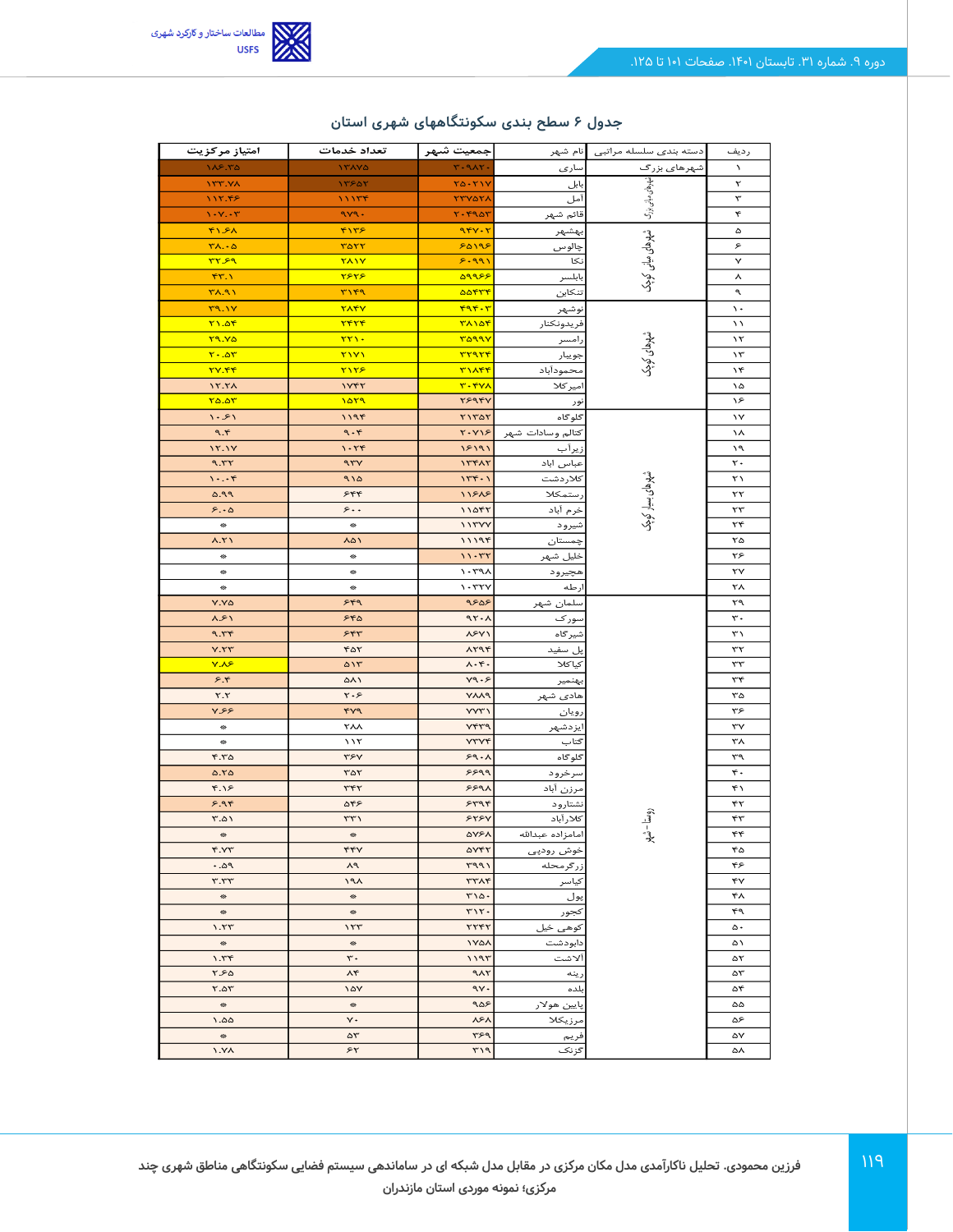| سطح بندی بر اساس امتیاز مرکزیت | سطح بندی بر اساس تعداد خدمات | سطح بندى براساس جمعيت |
|--------------------------------|------------------------------|-----------------------|
| بیش از ۱۵۰ امتیاز              | بیش از ۱۳ هزار خدمت          | ۲۵۰ تا ۵۰۰ هزار نفر   |
| ۱۰۰ تا ۱۵۰ امتیاز              | ۵ تا ۱۳ هزار خدمت            | ۱۰۰ تا ۲۵۰ هزار نفر   |
| ۳۰ تا ۱۰۰ امتیاز               | ۳ تا ۵ هزار خدمت             | ۵۰ تا ۱۰۰ هزار نفر    |
| ۱۰ تا ۳۰ امتیاز                | ۱۵۰۰ تا ۳ هزار خدمت          | ۲۵ تا ۵۰ هزار نفر     |
| ۵ تا ۱۰ امتياز                 | ۵۰۰ تا ۱۵۰۰ خدمت             | ۱۰ تا ۲۵ هزار نفر     |
| كمتر از ۵ امتياز               | کمتر از ۵۰۰ خدمت             | کمتر از ۱۰ هزار نفر   |

**منبع: نگارنده بر اساس داده های برنامه آمایش استان مازندران** 

نكته حائز اهميت كه از جدول انطباق سطح خدماتي و سطح جمعيتي شهرهاي استان بدست ميآيد اين است كه غالب شهرهاي استان در گروه انطباق « جمعيت بر خدمات» قرار گرفته اند. حال پرسش اصلي اين است كه نقاط شهري مذكور چگونه مي توانند موجب ايجاد سلسله مراتب ارتباطات شهري شوند؟ **بسيار بديهي است كه انطباق مذكور نشانگر عدم توانايي در ايجاد رابطه سلسله مراتبي خدماتي بين نقاط شهري استان است . به عبارت ديگر اغلب نقاط شهري استان قادر نيستند كه تأثيرات مسلطی بر يكديگر گذارده <sup>و</sup> بيشترين تأثيراتشان بر نواحي روستايي پيراموني خواهد بود.** بنابراین **بررسی روابط خدماتی بین شهرهای استان** نیز مبین عدم وجود سلسله مراتب و شکل گیری مرکز مسلط و روابط صرفا یک جهته در دریافت خدمات می باشد.

**ب- فرض اساسي ديگر تئوري مکان مرکزی اين است** که اساساً روابط افقی، بین شهرهای موجود در يك طبقه (كه در واقع شهرهاي يك اندازه يا شبيه هم مي باشند) وجود ندارد چرا كه اين شهرها امكانات

$$
\Delta = \frac{L}{L_{max}}
$$

$$
P_{sf} = \{1 - (\sigma_{\partial} | \sigma_{max})\} * \Delta
$$

و خدمات شبيه يكديگر ارائه مينمايند. واقعيتهاي موجود در مورد روابط بين شهري در شهرهاي موجود در يك طبقه در نظام شهري استان مازندران، مبين وجود روابط قوي بين مكان هاي مركزي هم اندازه موجود در يك طبقه مي باشد به عنوان نمونه ميتوان به وجود روابط قوي در رابطه با دريافت خدمات درماني بين شهرهاي آمل و قائمشهر با شهر بابل اشاره نمود. همانگونه که در روش شناسی تحقیق مورد بحث قرار گرفت، از روش های مناسب برای بررسی میزان وجود روابط کارکردی بین شهرهای هم مرتبه و یا بعبارت دیگر، میزان وجود روابط شبکه ای بین شهرهای موجود در یک طبقه برمبنای مکمل گرایی بین این شهرها و وجود چند مرکزیتی کارکردی، روش **تحلیل شبکه اجتماعی**' می باشد. برای انجام این تحلیل از داده های تردد روزانه بین شهرهای چهارگانه سطح یک استان بر اساس داده های مربوط به یک روز میانی هفته استفاده شد و سپس بعد از محاسبه مجموع جریانات ورودی و خروجی به و از هر یک از شهرها و با استفاده از داده تعداد شاغلین هر شهر بعنوان داده ای معرف بیشترین

مجموع جریانات در هر سو (تعداد ورودی یا خروجی  $^{\prime}$ اتومبیل از یا به شهر)

تعداد شاغلین شهر =  $L_{max}$ 

انحراف معیار مجموع جریانات در هر سو (تعداد  $\sigma_{\bm{\partial}}$ ورودی یا خروجی اتومبیل از یا به شهر( انحراف معیار تعداد شاغلین شهر =  $\sigma_{max}$ 

<sup>1</sup> روش تحلیل شبکه اجتماعی بر اساس رابطه زیر محاسبه می شود؛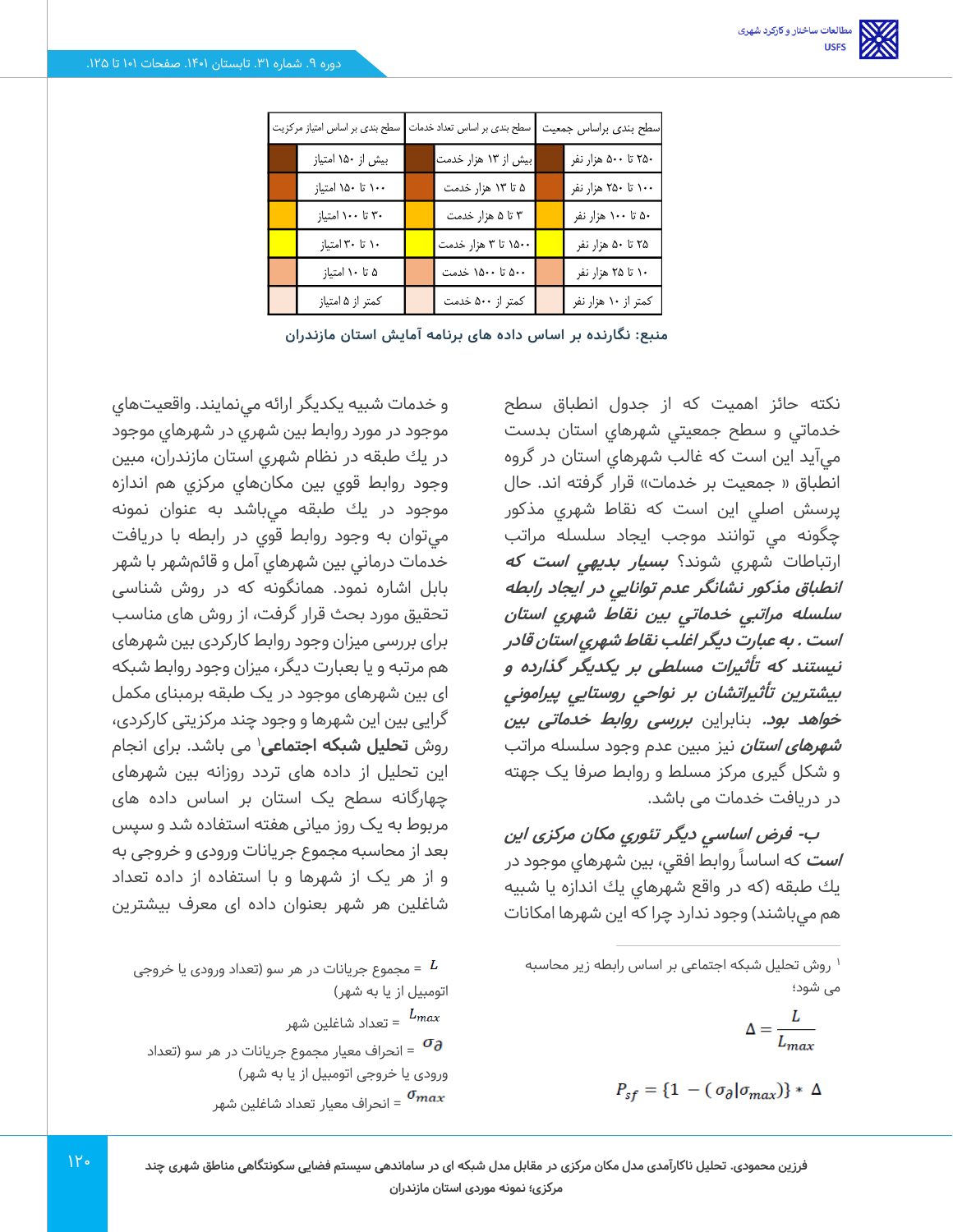

مقدار مورد انتظار برای ایجاد جریانات، محاسبات مربوطه براساس مدل تحلیل شبکه اجتماعی به شرح جدول زیر به انجام رسید؛

| خروجی $\wedge$ | $\Lambda$ ورودی | شاغلين | مجموع خروجى |             |              |       | مضدد    |       |           | تردد در روز میانی هفته |
|----------------|-----------------|--------|-------------|-------------|--------------|-------|---------|-------|-----------|------------------------|
|                |                 |        |             | مجموع ورودى | بابل         | ام ل  | فادمشهر | سدارى |           | (بكشنبه 8 ار ديبهشت)   |
| 0.30           | 0.30            | 164718 | 49833       | 49556       | 0            | 0     | 49833   | 0     | سارى      |                        |
| 0.94           | 1.01            | 91632  | 86281       | 92267       | 36725        | 0     | 0       | 49556 | أقادم شهر | مدِ دا                 |
| 0.31           | 0.27            | 118604 | 36477       | 32059       | 36477        | 0     | 0       | 0     | أمدل      |                        |
| 0.47           | 0.46            | 158273 | 74493       | 73202       | 0            | 32059 | 42434   | 0     | بابل      |                        |
| 0.51           | 0.51            | 133307 | 61771       | 61771       | ميانگين      |       |         |       |           |                        |
|                |                 | 29845  | 19652       | 22873       | انحراف معيار |       |         |       |           |                        |

**منبع: نگارنده، بر اساس داده های ترددشماری سال 1398 اداره کل راهداری استان مازندران** 

میانگین تراکم شبکه اجتماعی بیرونی )جریانات خروجی از شهرها) و درجه درونی (جریانات ورودی به شهرها) عدد ۱۵٫م را نشان می دهد.

| 0.12 | اور ود ی |                             |
|------|----------|-----------------------------|
| 0.17 | خروجى    | شاخص تراک م<br>شبكه اجتماعي |
| 0.15 | ميانگڍن  |                             |

نتیجه بدست آمده نشانگر این است که شهرهای آمل، بابل، ساری و قائم شهر بعنوان شهرهای هم مرتبه دارای روابط قابل توجهی می باشند که فرض دوم روابط سلسله مراتبی را نقض می کند و مبین وجود روابط افقی بین این شهرها و به عبارت دیگر وجود چند مرکزیت کامل در این منطقه شهری می باشد.

# **5 جمع بندی و نتیجه گیری**

با توجه به واقعيت فضايي استان مازندران كه ميتوان آن را متفاوت از بسياري از استان هاي ديگر كشور دانست شهرهايي كه داراي اندازههاي

جمعيتي نزديك به يكديگر ميباشند - شهرهاي موجود در هر سطح - عمدتا داراي روابطي سلسله مراتبي با يكديگر نمي باشند يعني در واقع الگوي مكان مركزي - تسلط يك شهر مسلط - و روابط سلسله مراتبي قوي بين آنها وجود ندارد. و تئوري مكان مركزي نمي تواند به صورت كاملي الگوهاي توزيع فضايي موجود را در اين استان تشريح نمايد.

امروزه ديگر اين يك واقعيت پذيرفته شده است كه سيستم هاي شهري واقعي، بويژه در اقتصادهاي توسعه يافته و در برخي از اقتصادهاي در حال توسعه، از بسياري از جهات با الگوي مكان هاي مركزي، و روابط واقعي بين شهري در اين سيستم ها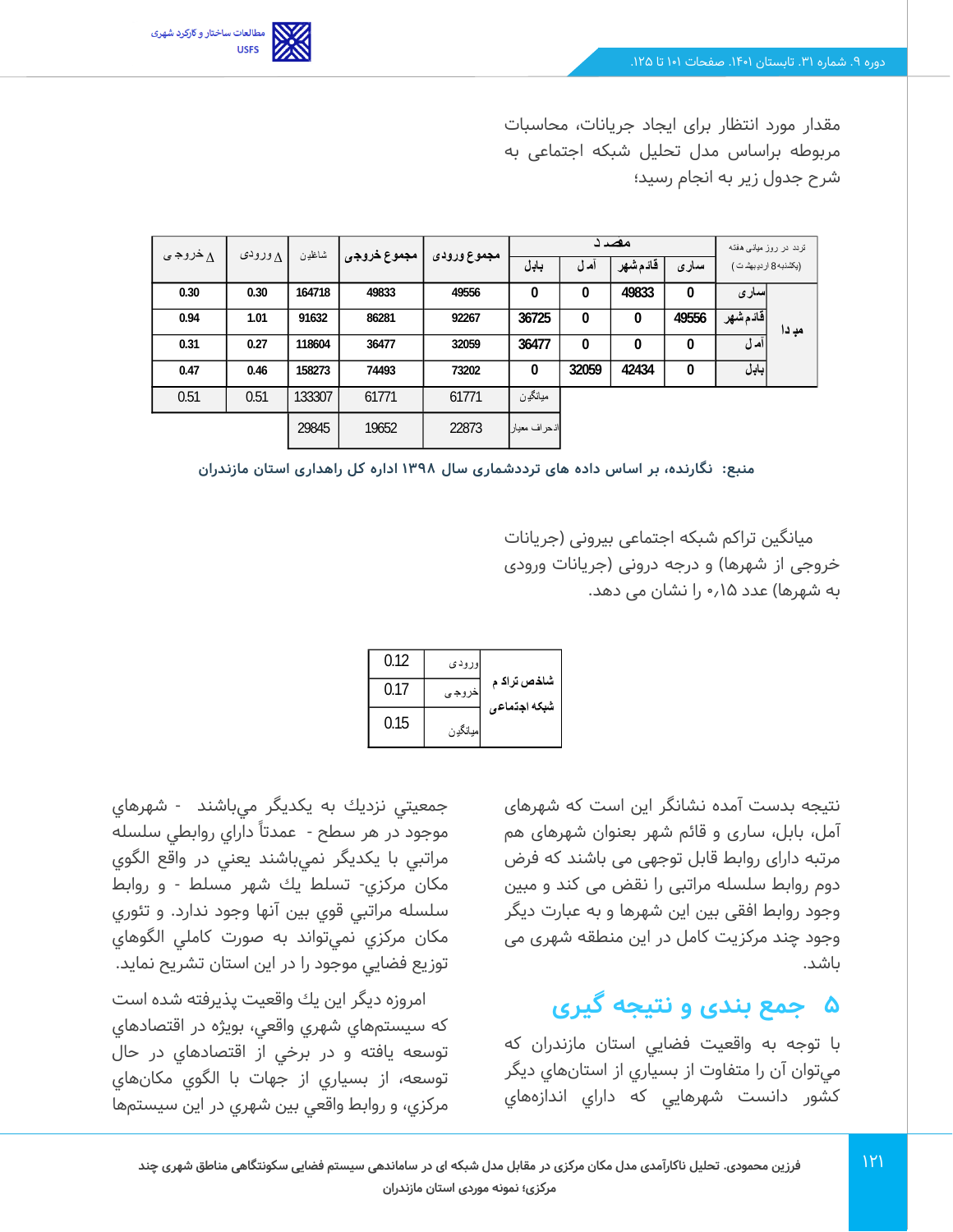با روابط سلسله مراتبي متأثر از تئوري مكان هاي مركزي تفاوت دارند. بنابراين با توجه به حقائق موجود نظام فضایي استان و نقائص و ناكارآمدي هاي مدل مكان مركزي سؤال اين است كه **از چه مدلي در جهت تشريح نظام سكونتگاهي موجود استان مازندران و سازماندهي اين سيستم سكونتگاهي )ايجاد نظم فضايي در سيستم سكونتگاهي( مي توان استفاده نمود؟** 

بنابراین چنین می توان بیان داشت که برای مناطقی که در آن ها یک سری از شهرهای تقریبا هم اندازه که از لحاظ مکانی نزدیک یکدیگر نیز هستند وجود دارند استفاده از تئوری مکان مرکزی و ایجاد نظم فضایی بر مبنای روابط سلسله مراتبی صحیح نمی باشد بلکه به عکس، مدل شبکه ای برای چنین مناطقی کاربردی تر خواهد بود. از آنجا که در نظام شهری استان مازندران و به ویژه در رابطه با شهرهای هم مرتبه آن و به خصوص شهرهاي واقع در مرتبه اول اين نظام )يعني شهرهاي آمل، بابل، قائمشهر و ساري) كه هم از لحاظ اندازه جمعيتي تقريبا هم اندازه و هم از لحاظ مكاني نزديك يكديگر ميباشند مي توان اذعان داشت كه استفاده از تئوري مكان مركزي در ساماند هي روابط آنها با يكديگر و ايجاد نظم فضايي كارآمد نمي باشد و به عكس، استفاده از مدل شبكهاي براي آنها كاربرديتر ميباشد. اين واقعيت در مورد ساير شهرهاي تقريبا هم اندازه كه به صورت تجمعهاي شهري در فواصل نزديك به يكديگر قرار گرفتهاند نيز صادق است.

**از سوي ديگر عالوه بر وجود واقعیت فضایی نزدیکی شهرهای هم مرتبه با یکدیگر که مبین لزوم استفاده از الگوی شبکه ای در ایجاد نظم فضایی سکونتگاههای استان می باشد، توجه به این واقعیت نیز ضروریست که ؛** شهرهاي واقع در سطوح باالي سلسله مراتب در استان )كه واجد ويژگي شبكه اي بودن نسبت به همديگر مي باشند( از ویژگی مکان

مرکزی بودن نسبت به سکونتگاههای کوچکتر از خود و به ویژه، سکونتگاههای در سطح شهرستان خود برخوردارند. طبق مطالعات صورت پذيرفته، تنوع سطوح مختلف سلسله مراتب شهري در هر يك از شهرستان هاي استان مازندران محـدود مـي باشد و عليرغـم وجـود ساختار محـدود و بسیار ضعیف سلسله مـراتبي در كـل استان، در هر يك از شهرستان ها تنها يك شهر برتر وجود داشته و مابقي شهرها در رده هاي پايين جمعيتي )روستا شهر ، شهر بسيار كوچك و در موارد اندكي شهر كوچك) قرار مي گيرند. در واقع در رده شهرهاي مياني و شهرهاي بزرگ در هيچ يك از شهرستان ها دو شهر در يك گروه جمعيتي قابل رؤيت نبوده و شهرهاي مختلف هر شهرستان به طور مستقيم با شهر مركز شهرستان در ارتباط مي باشند و نيازهاي خود را با مراجعه به آن تأمين مي نمايند.

به عنوان مثال شهرستان ساري كه شامل شهر ساري به عنوان شهر بزرگ و چهار روستا شهر سورك، كياسر ،پائین هوالر و فريم مي باشد بهترين نمونه از عدم وجود سلسله مراتب و وجود تفاوت فاحش در سطوح سلسله مراتبي شهرها و تسلط یک شهر مرکزی در شهرستان هاي استان مازندران است .

با توجه به مجموعه مطالب بيان شده مي توان چنين بيان داشت كه ساختار فضايي مناسب براي برخي مناطق، ساختار شبكهاي ميباشد كه الزمه دستيابي به اين ساختار فضايي، شكلگيري مكمل بودن شهرها از طريق تقسيم كار است كه آن هم به واسطه همكاري شهرها محقق خواهد گرديد. مكمل بودن شهرها باعث كمك به تخصصي شدن هر يك از شهرها موجود در شبكه در برخي از عملكردها خواهد شد. استراتژي مكملگرايي در صورت وجود شبكه شهرها در وضع موجود مي تواند راحتتر پيگيري شود.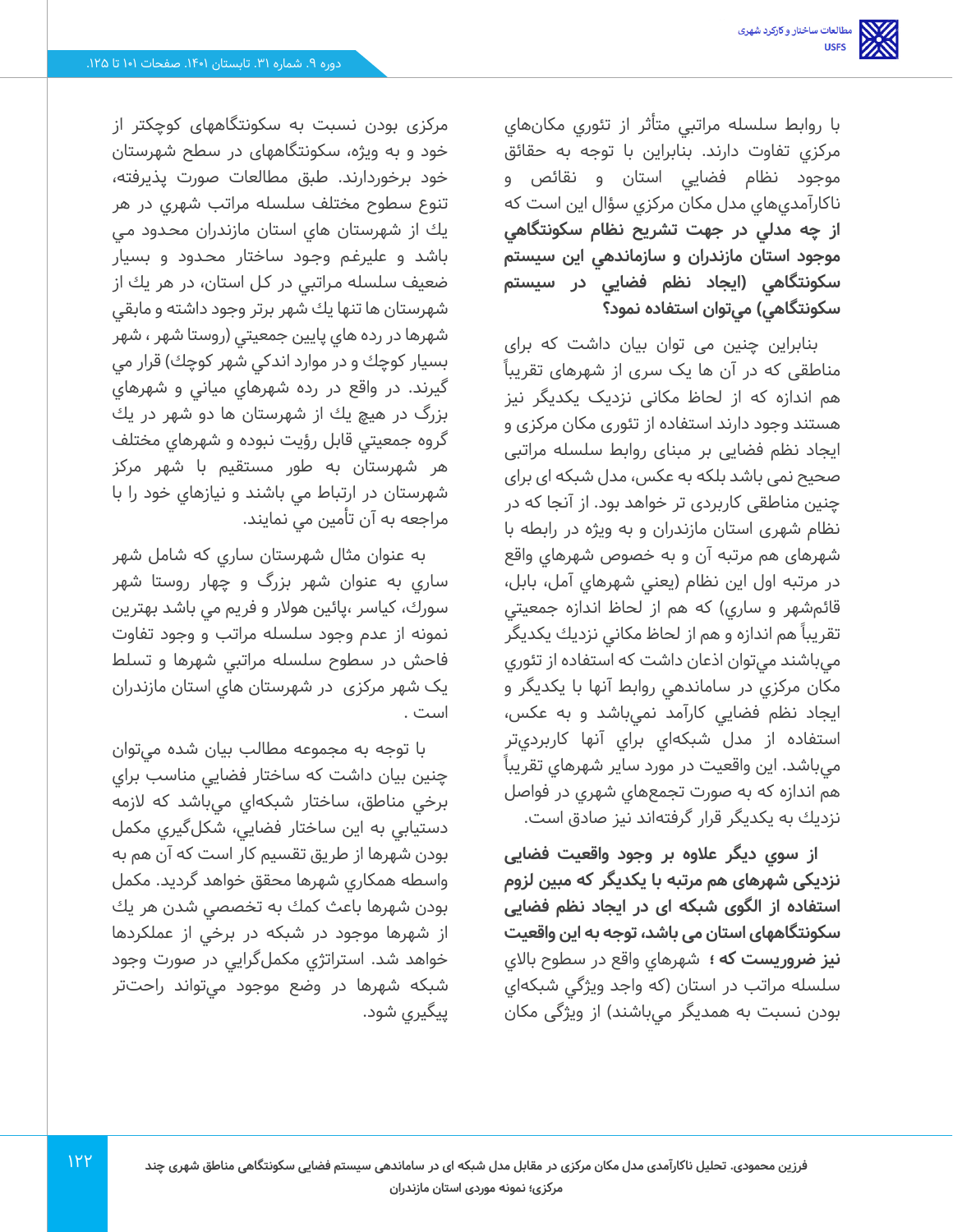**منابع**



- Azimi, Nasser,(2002) The study of urbanization and the foundations of the urban system, Nika Publishing, Tehran, (In Persian)
- Batten,D.F.(1995). Network Cities: Creative Urban Agglomerations for the 21st Century, *Urban Studies*, 32, pp. 313-327.
- Burgalassi, D. (2010), Defining and Measuring Polycentric Regions, The case of Tuscany, Univesity of Pisa, Department of Economics, Munich Personal RePEc Archive.
- Burger,M and Meijers,E . (2012). Form Follows Function? Linking Morphological and Functional Polycentricity, Urban Studies, 49(5), 1127–1149.
- Burger, M. (2011). Structure and Cooperation in Urban Networks, Thesis to obtain The degree of Doctor from the Erasmus University Rotterdam.
- Camagni, R. (1993). From city hierarchy to city networks: reflections about an emerging aradigm, in: T.R. Lakshmanan and P. Nijkamp (Eds) *Structure and change in the Space*

*Economy: Festschrift in honour of Martin Beckmann*, pp. 66- 87.Berlin: Springer Verlag.

- Camagni, R. and C. Salone (1993). Network Urban Structures in Northern Italy: Elements for a Theoretical Framework, *Urban Studies*, 30, pp. 1053-1064.
- Capello, R. (2000). The City Network Paradigm: Measuring Urban Network Externalities, *Urban Studies*, 37, pp. 1925-1945.
- Capineri, C. and D.J.F. Kamann (1998). Synergy in Networks: Concepts, in: K.Button, P. Nijkamp and H. Priemus (Eds) *Transport Networks in Europe*, pp. 35-56. Cheltenham/Northampton: Edward Elgar.
- Coffey, W.J., L.S. Bourne, J.E. Randall, W.K.D. Davies and R. White (1998). Urban systems research: past, present, and future. A panel discussion. *Canadian Journal of Regional Science*, XXI, pp. 327-364.
- Cowell, M. (2010). Polycentric Regions: Comparing Complementarity and Institutional Governance in the San Francisco Bay Area, the Randstad and Emilia-
- **فرزین محمودی. تحلیل ناکارآمدی مدل مکان مرکزی در مقابل مدل شبکه ای در ساماندهی سیستم فضایی سکونتگاهی مناطق شهری چند**

**مرکزی؛ نمونه موردی استان مازندران**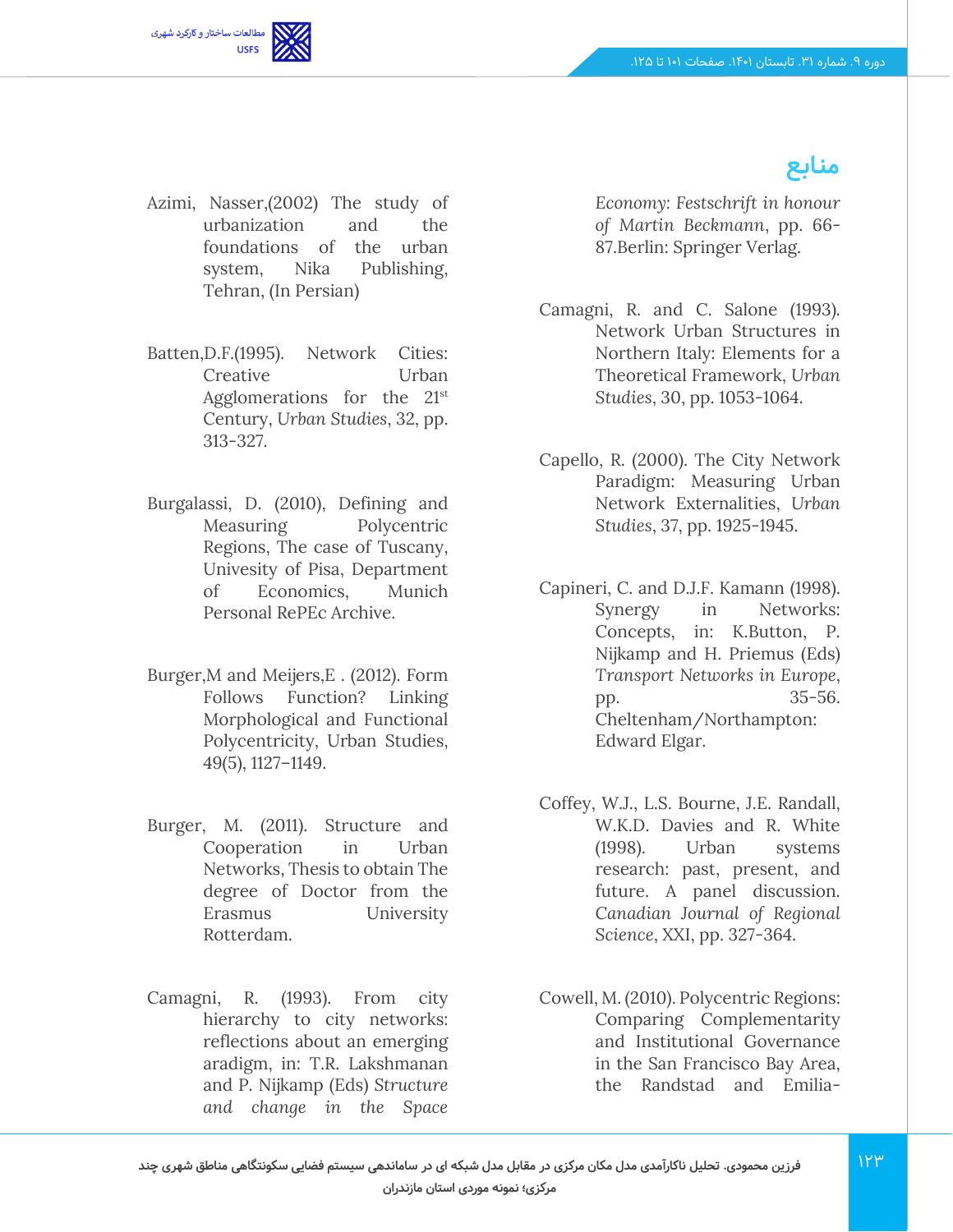Romagna, Urban Study, 47(5) 945-965, May 2010.

- King, L.J. (2020). Central Place Theory. Reprint. Edited by Grant Ian Thrall. WVU Research Repository.
- Kloosterman.Robert C and Sako Musterd. (2001) The Polycentric Urban Region: Towards a Research Agenda, *Urban Studies, Vol. 38, No. 4, 623–633*.
- Lee, H. et al. (2009), "Selection of technology acquisition mode using the analytic network process", Mathematical and Computer Modeling, Vol. 49, pp. 1274-1282.
- Lynch, Kevin.( 1997) .Theory of the Good Shape of the City, Bahraini Translation, University of Tehran Press, (In Persian)
- Meijers, E. (2005). Polycentric Urban Regions and the Quest for Synergy: Is a Network of Cities More than the Sum of the Parts?, in: *Urban Studies*, *42* (4), pp.765-781. Copyright © Routledge, Taylor & Francis Group.
- Meijers, E, (2007). Synergy in Polycentric Urban Regions: Complementarity, Organising Capacity and Critical Mass,

Thesis Delft University of Technology, Delft, Netherland.

- MEIJERS. E, HOOGERBRUGGE. M, CARDOSO. R, (2017), BEYOND POLYCENTRICITY: DOES STRONGER INTEGRATION BETWEEN CITIES IN POLYCENTRIC URBAN REGIONS IMPROVE PERFORMANCE?, Tijdschrift voor Economische en Sociale Geografie.
	- Nazan Kocak; Emeli Adell; ( 2014 ) Christer Ljungberg; Caroline Ljungberg Carlo Sessa Giovanna Giuffrè Francesca Pietroni (2014). Planning sustainable mobility in polycentric regions: testing a participatory approach in six regions of Europe. Transportation Research Procedia 327 – 346. Elsevier Pvt. Ltd.
	- Parr, J.B. (2004). The Polycentric Urban Region: A Closer Inspection, *Regional Studies*, 38, pp. 231-240.
- Sarrafi, Mozaffar, (2000). Basics of Regional Development Planning, Office of Regional Planning and Management, Management and Planning Organization, (In Persian)